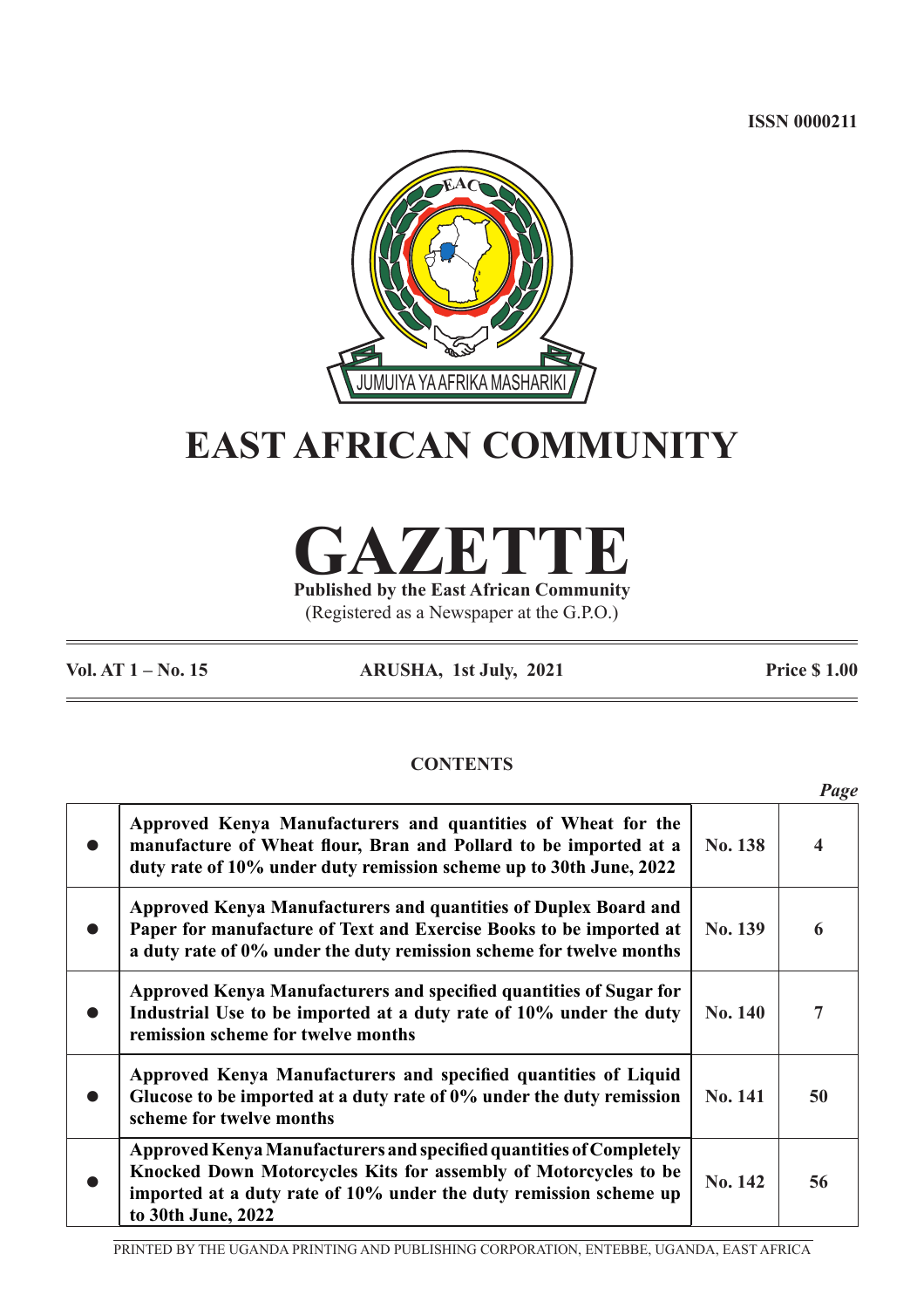| Approved Kenya Manufacturers and specified quantities of Raw<br>Materials and inputs used in manufacture of Safety Matches to be<br>imported at a duty rate of 0% under duty remission scheme for twelve<br>months                           | No. 143 | 57 |
|----------------------------------------------------------------------------------------------------------------------------------------------------------------------------------------------------------------------------------------------|---------|----|
| Approved Kenya Manufacturer and specified quantities of Raw<br>Materials and inputs used in manufacture of Leaf Springs, U Bolts<br>and Nuts to be imported at a duty rate of 0% under duty remission<br>scheme for twelve months            | No. 144 | 58 |
| Approved Kenya Manufacturer and quantities of inputs for the<br>manufacture of Baby Diapers to be imported at a duty rate of 0%<br>under the duty remission scheme for twelve months                                                         | No. 145 | 60 |
| Approved Kenya Manufacturers and quantities of inputs for the<br>manufacture of Essential Medical Products and Supplies - Ventilators<br>and Face Masks to be imported at a duty rate of 0% under duty<br>remission scheme for twelve months | No. 146 | 64 |
| Approved Kenya Manufacturers and quantities of inputs for the<br>manufacture of Textile and Garments to be imported at a duty rate of<br>0% under the duty remission scheme for twelve months                                                | No. 147 | 69 |
| Approved Kenya Manufacturer and quantities of inputs for the<br>manufacture of Footwear to be imported at a duty rate of 0% under<br>the duty remission scheme for twelve months                                                             | No. 148 | 70 |
| Approved Kenya Manufacturer and quantities of inputs for the<br>manufacture of Footwear to be imported at the specified duty rate<br>under the duty remission scheme up to 30th June, 2022                                                   | No. 149 | 72 |
| Approved Kenya Manufacturers and quantities of inputs for the<br>manufacture of Stone Coated Roofing Tiles to be imported at a duty<br>rate of 0% under the duty remission scheme up to 30th June, 2022                                      | No. 150 | 73 |
| Approved Kenya Manufacturers and quantities of Raw Materials for<br>the manufacture of Goods for Export to be imported at a duty rate of<br>0% under the duty remission scheme for twelve months                                             | No. 151 | 74 |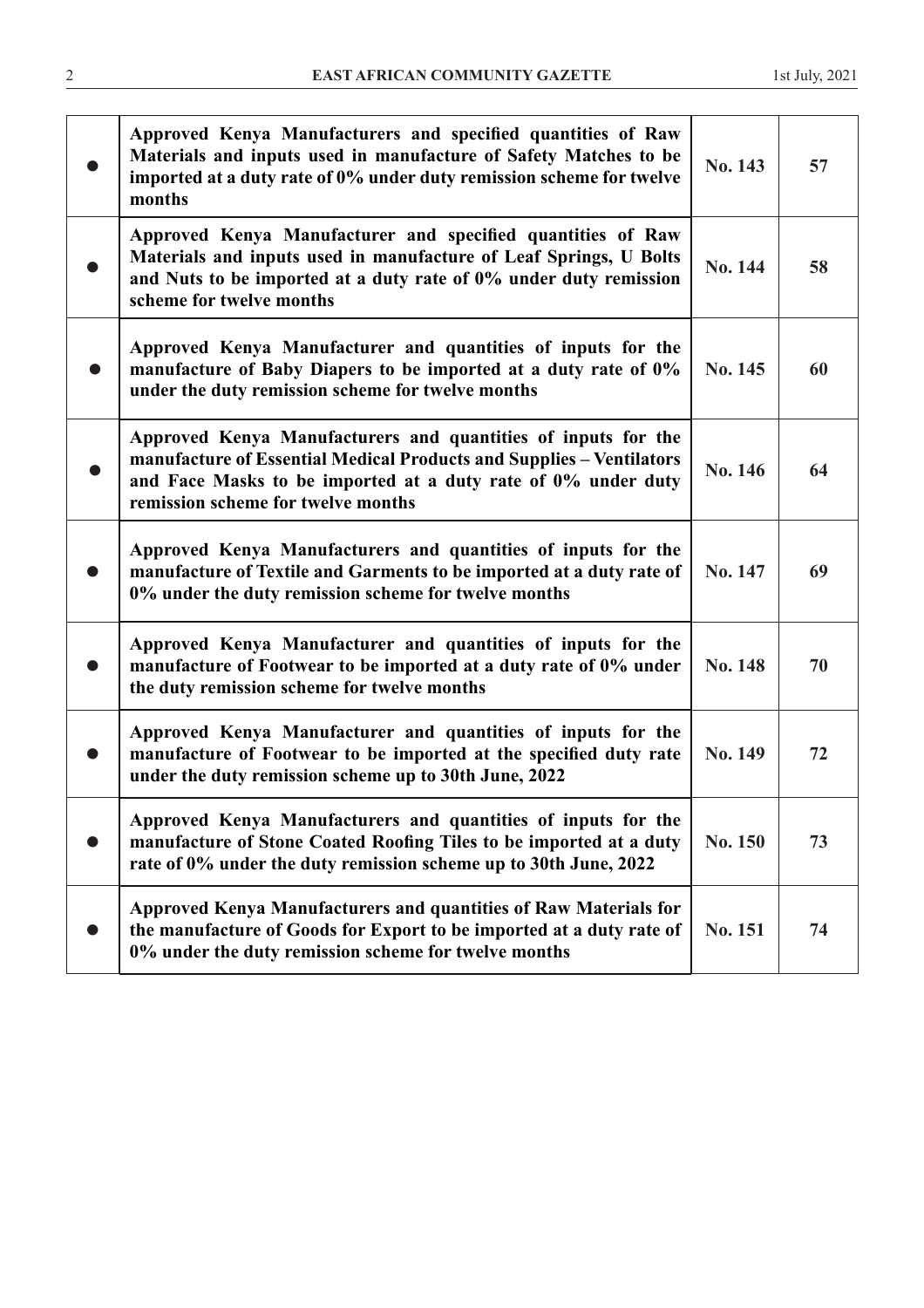Legal Notice No.EAC/138/2021.

# **THE EAST AFRICAN COMMUNITY CUSTOMS MANAGEMENT ACT 2004**

# **LEGAL NOTICE**

IN EXERCISE of the powers conferred upon the Council of Ministers by section 140 of the East African Community Customs Management Act 2004, the Council of Ministers has approved the following manufacturers to import the specifed quantities of Hard Wheat for the manufacture of Wheat four, Bran and Pollard under the Duty Remission Scheme.

# **APPROVED KENYA MANUFACTURERS AND QUANTITIES OF HARD WHEAT FOR THE MANUFACTURE OF WHEAT FLOUR, BRAN AND POLLARD TO BE IMPORTED AT A DUTY RATE OF 10% UNDER DUTY REMIS-SION SCHEME UP TO 30TH JUNE, 2022**

| S/N            | <b>Company Name</b>                    | <b>HS</b> Code | <b>Description</b> | <b>Quantity Allocat-</b><br>ed in Metric Tons<br>(MT) | <b>Finished Product</b>          |
|----------------|----------------------------------------|----------------|--------------------|-------------------------------------------------------|----------------------------------|
|                | Mombasa Maize Millers                  | 1001.99.10     | Hard Wheat         | 20,000                                                |                                  |
| $\mathbf{1}$   | Limited                                | 1001.99.90     | Other Wheat        | 150,000                                               | Wheat Flour, Pollard & Bran      |
| $\overline{2}$ | Mombasa Maize Millers<br>(NRB) Limited | 1001.99.90     | Other Wheat        | 100,000                                               | Wheat Flour, Pollard & Bran      |
| $\overline{3}$ | Mombasa Maize Mill-                    | 1001.99.10     | Hard Wheat         | 3,000                                                 | Wheat Flour, Pollard & Bran      |
|                | ers(NKR) Limited                       | 1001.99.90     | Other Wheat        | 80,000                                                |                                  |
| $\overline{4}$ | Mombasa Maize Mill-                    | 1001.99.10     | Hard Wheat         | 30,000                                                |                                  |
|                | ers(KSM) Limited                       | 1001.99.90     | Other Wheat        | 210,000                                               | Wheat Flour, Pollard & Bran      |
| 5              | Maisha Flour Mills                     | 1001.99.10     | Hard Wheat         | 2,000                                                 |                                  |
|                | Limited                                | 1001.99.90     | Other Wheat        | 18,000                                                | Wheat Flour, Pollard & Bran      |
|                |                                        | 1001.99.10     | Hard Wheat         | 60,000                                                |                                  |
| 6              | Uzuri Foods Limited                    | 1001.99.90     | Other Wheat        | 140,000                                               | Wheat Flour, Pollard & Bran      |
|                |                                        | 1001.99.10     | Hard Wheat         | 500                                                   |                                  |
| 7              | Unga Limited                           | 1001.99.90     | Other Wheat        | 102,000                                               | Wheat Flour, Pollard & Bran      |
|                |                                        | 1001.99.10     | Hard Wheat         | 30,000                                                |                                  |
| $8\,$          | Kitui Flour Mills Limited              | 1001.99.90     | Other Wheat        | 280,000                                               | Wheat Flour, Pollard & Bran      |
| 9              | <b>Eldoret Grains Limited</b>          | 1001.99.90     | Other Wheat        | 20,000                                                | Wheat Flour, Pollard & Bran      |
|                |                                        | 1001.99.10     | Hard Wheat         | 8,000                                                 |                                  |
| 10             | <b>Kenblest Processors</b>             | 1001.99.90     | Other Wheat        | 50,000                                                | Wheat Flour, Pollard & Bran      |
|                |                                        | 1001.99.10     | Hard Wheat         | 25,000                                                | Wheat Flour, Pollard, Bran, Ger- |
| 11             | <b>Bakex Millers Limited</b>           | 1001.99.90     | Other Wheat        | 35,000                                                | m, Crush Wheat & Semolina        |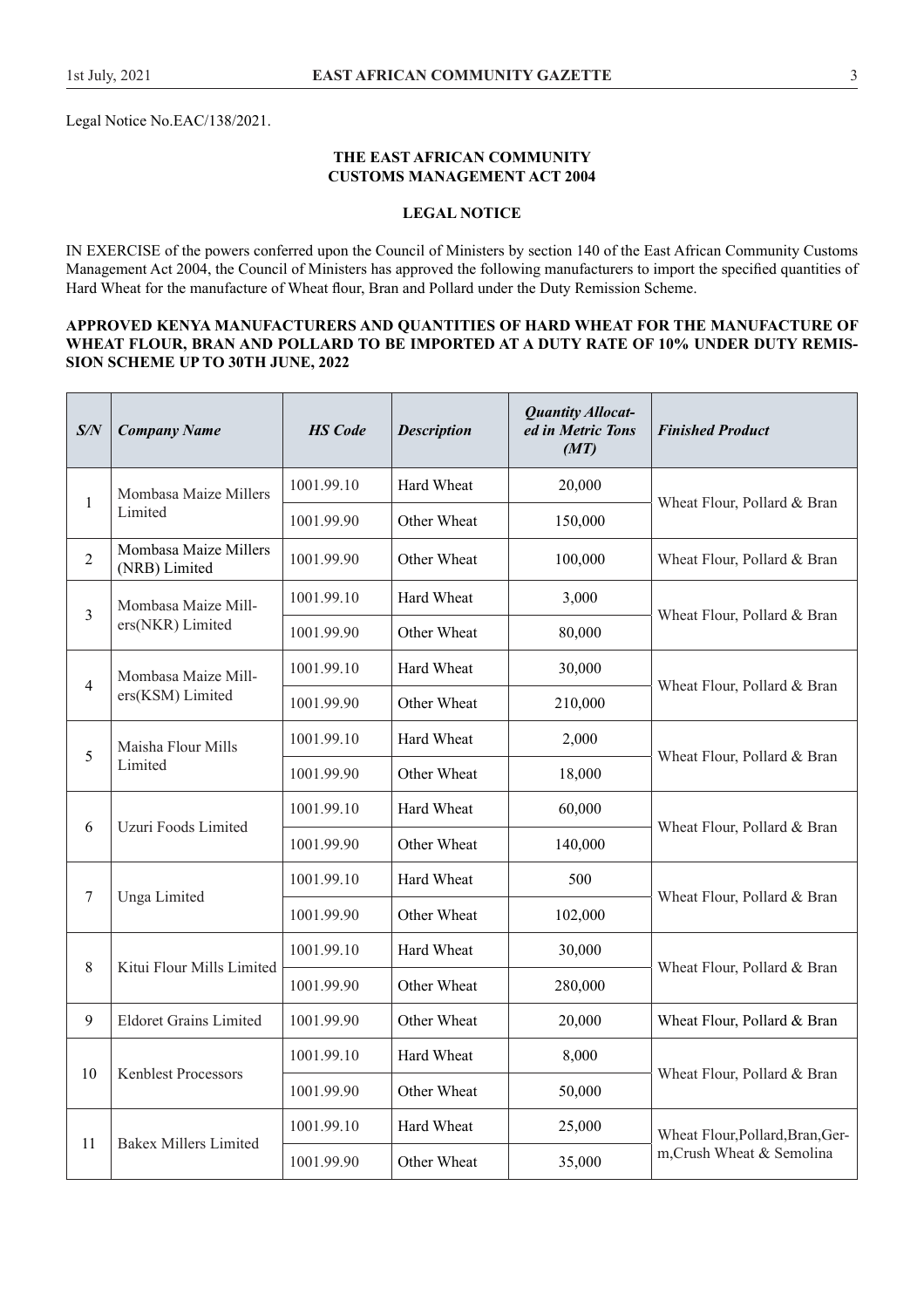| S/N | <b>Company Name</b>             | <b>HS</b> Code | <b>Description</b> | <b>Quantity Allocat-</b><br>ed in Metric Tons<br>(MT) | <b>Finished Product</b>     |
|-----|---------------------------------|----------------|--------------------|-------------------------------------------------------|-----------------------------|
| 12  | Pembe Flour Mills               | 1001.99.10     | Hard Wheat         | 20,000                                                |                             |
|     | Limited                         | 1001.99.90     | Other Wheat        | 150,000                                               | Wheat Flour, Pollard & Bran |
|     | <b>United Millers Limited</b>   | 1001.99.10     | Hard Wheat         | 25,000                                                |                             |
| 13  |                                 | 1001.99.90     | Other Wheat        | 100,000                                               | Wheat Flour, Pollard & Bran |
| 14  | Kabansora Millers               | 1001.99.10     | Hard Wheat         | 7,000                                                 |                             |
|     | Limited                         | 1001.99.90     | Other Wheat        | 53,000                                                | Wheat Flour, Pollard & Bran |
| 15  | Alpha Grains Millers            | 1001.99.10     | Hard Wheat         | 5,000                                                 | Wheat Flour, Pollard & Bran |
|     | Limited                         | 1001.99.90     | Other Wheat        | 70,000                                                |                             |
| 16  |                                 | 1001.99.10     | Hard Wheat         | 1,000                                                 | Wheat Flour, Pollard & Bran |
|     | Baraka Kenya Limited            | 1001.99.90     | Other Wheat        | 27,000                                                |                             |
| 17  | Weetabix East Africa<br>Limited | 1001.99.10     | Hard Wheat         | 3,500                                                 | Wheat Flour, Pollard & Bran |
| 18  | Shree Sai Industries<br>Limited | 1001.99.90     | Other Wheat        | 500                                                   | Wheat Flour, Pollard & Bran |
| 19  | Grainden Millers Limited        | 1001.99.90     | Other Wheat        | 20,000                                                | Wheat Flour, Pollard & Bran |
|     | Alicia Bakers and con-          | 1001.99.10     | Hard Wheat         | 15,000                                                |                             |
| 20  | fectioners Limited              | 1001.99.90     | Other Wheat        | 20,000                                                | Wheat Flour, Pollard & Bran |
|     |                                 | 1001.99.10     | Hard Wheat         | 18,000                                                |                             |
| 21  | Atta (Kenya) Limited            | 1001.99.90     | Other Wheat        | 42,000                                                | Wheat Flour, Pollard & Bran |
|     | Capwell Industries              | 1001.99.10     | Hard Wheat         | 5,000                                                 |                             |
| 22  | Limited                         | 1001.99.90     | Other Wheat        | 45,000                                                | Wheat Flour, Pollard & Bran |
| 23  | Grain Industries Limited        | 1001.99.10     | Hard Wheat         | 30,000                                                |                             |
|     |                                 | 1001.99.90     | Other Wheat        | 400,000                                               | Wheat Flour, Pollard & Bran |
|     | Ustawi Grain Millers Ltd        | 1001.99.10     | Hard Wheat         | 15,000                                                |                             |
| 24  |                                 | 1001.99.90     | Other Wheat        | 85,000                                                | Wheat Flour, Pollard & Bran |
| 25  |                                 | 1001.99.10     | Hard Wheat         | 2,000                                                 |                             |
|     | Spice World Limited             | 1001.99.90     | Other Wheat        | 2,000                                                 | Wheat Flour, Pollard & Bran |
| 26  | Mama Millers Limited            | 1001.99.10     | Hard Wheat         | 3,000                                                 | Wheat Flour, Pollard & Bran |
|     |                                 | 1001.99.90     | Other Wheat        | 8,000                                                 |                             |
| 27  | Lukenya Flour Mills             | 1001.99.10     | Hard Wheat         | 2,000                                                 |                             |
|     | Limited                         | 1001.99.90     | Other Wheat        | 20,000                                                | Wheat Flour, Pollard & Bran |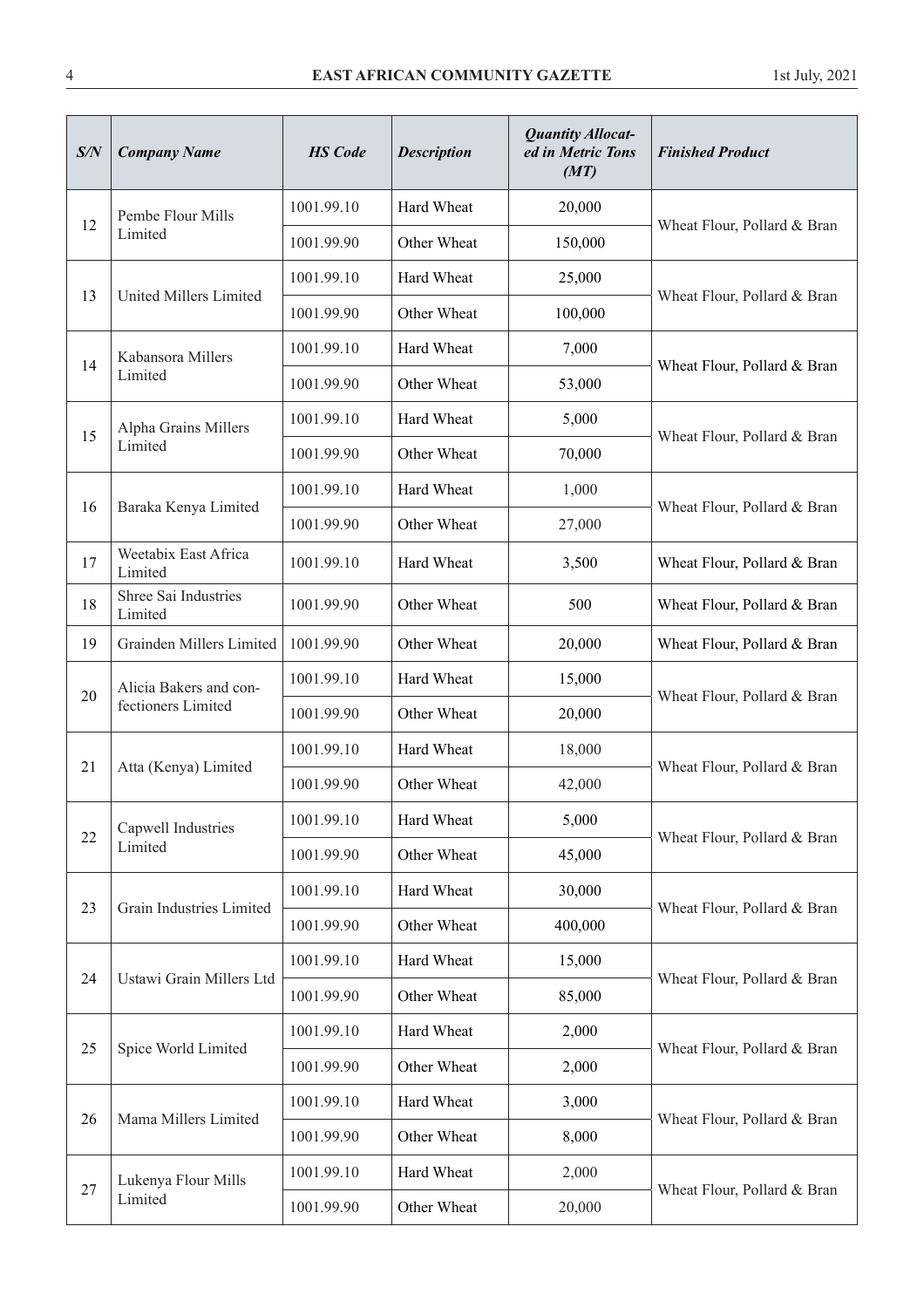| S/N | <b>Company Name</b>                 | <b>HS</b> Code | <b>Description</b> | <b>Quantity Allocat-</b><br>ed in Metric Tons<br>(MT) | <b>Finished Product</b>     |
|-----|-------------------------------------|----------------|--------------------|-------------------------------------------------------|-----------------------------|
| 28  | Halisi Maize Millers                | 1001.99.10     | Hard Wheat         | 3,000                                                 |                             |
|     | Limited                             | 1001.99.90     | Other Wheat        | 6,000                                                 | Wheat Flour, Pollard & Bran |
|     | Karibu Flour Mills<br>29<br>Limited | 1001.99.10     | Hard Wheat         | 3,000                                                 |                             |
|     |                                     | 1001.99.90     | Other Wheat        | 30,000                                                | Wheat Flour, Pollard & Bran |
| 30  | Shalem Investment<br>Limited        | 1001.99.90     | Other Wheat        | 4,000                                                 | Wheat Flour, Pollard & Bran |
|     | Jiira Trading Limited               | 1001.99.10     | Hard Wheat         | 1,500                                                 |                             |
| 31  |                                     | 1001.99.90     | Other Wheat        | 15,000                                                | Wheat Flour, Pollard & Bran |
| 32  | <b>Joy Millers Limited</b>          | 1001.99.90     | Other Wheat        | 50,000                                                | Wheat Flour, Pollard & Bran |

# **HON. ADAN MOHAMED, EGH**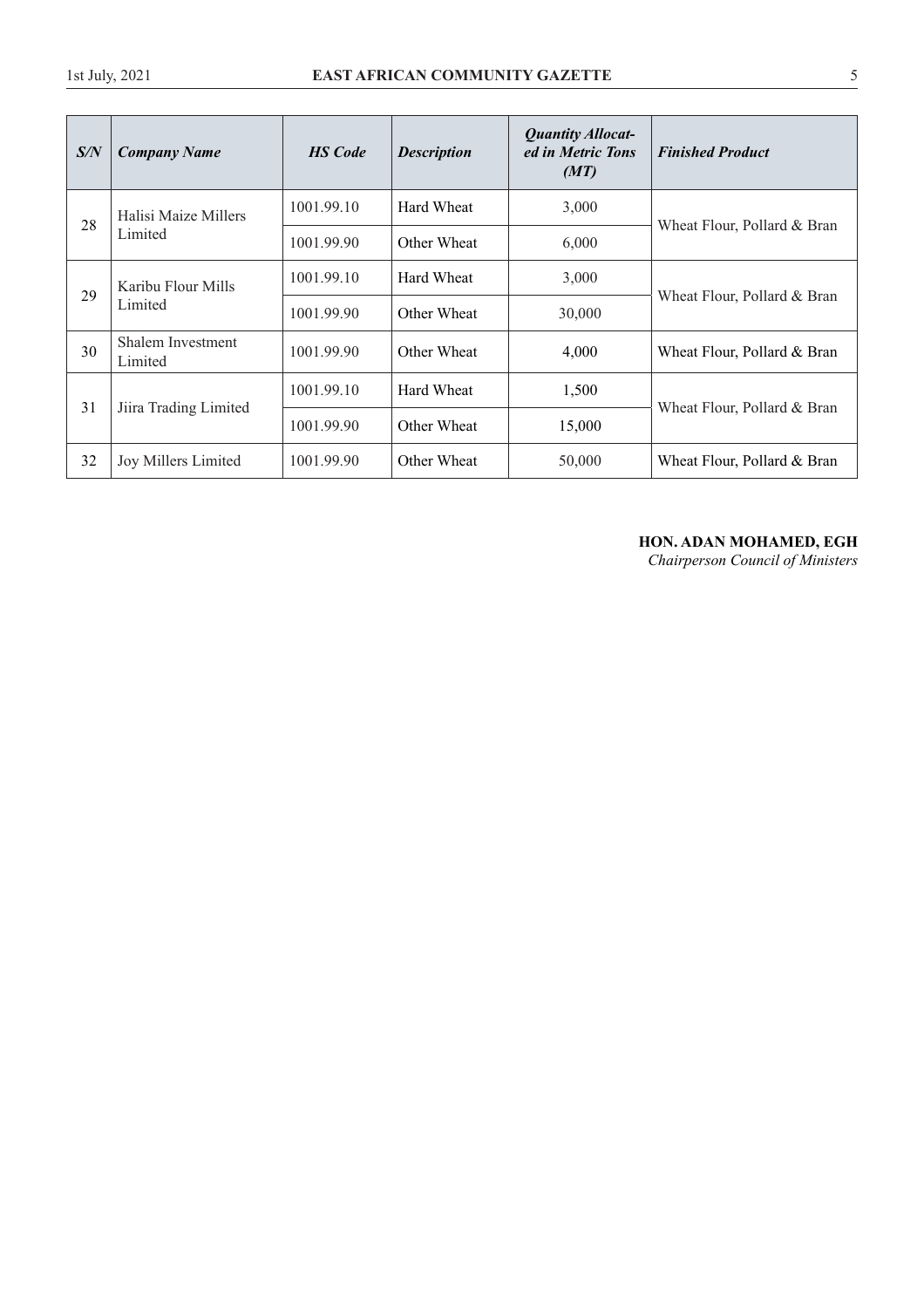Legal Notice No.EAC/139/2021.

# **THE EAST AFRICAN COMMUNITY CUSTOMS MANAGEMENT ACT 2004**

# **LEGAL NOTICE**

IN EXERCISE of the powers conferred upon the Council of Ministers by section 140 of the East African Community Customs Management Act 2004, the Council of Ministers has approved the following manufacturers to import specifed quantities of Duplex Board and Paper for the manufacture of Exercise and Text Books under the Duty Remission Scheme.

# **APPROVED KENYA MANUFACTURERS AND QUANTITIES OF DUPLEX BOARD AND PAPER FOR THE MAN-UFACTURE OF EXERCISE AND TEXT BOOKS TO BE IMPORTED AT A DUTY RATE OF 0% FOR TWELVE MONTHS**

| S/N          | <b>Company Name</b>                | <b>HS</b> Code | <b>Description</b>                                                  | <b>Quantity</b><br><b>Allocated</b> in<br><b>Metric Tons</b><br>(MT) | <b>Finished Product</b>                            |
|--------------|------------------------------------|----------------|---------------------------------------------------------------------|----------------------------------------------------------------------|----------------------------------------------------|
| $\mathbf{1}$ | Para print Ltd                     | 4810.92.00     | Grey Back / Duplex board / Folding<br><b>Box Board</b>              | 2,300                                                                | Inner Boxes / Labels<br>& Unit Boxes               |
|              | <b>Printing Services</b>           | 4802.55.00     | Woodfree Offset Paper                                               | 6,000                                                                | <b>School Text Books</b>                           |
| 2            | Ltd                                | 4810.92.00     | One Side Coated Cover Boards                                        | 700                                                                  | <b>Book Covers for</b><br><b>School Text Books</b> |
|              |                                    | 4802.55.00     | <b>Uncoated Paper in Rolls</b>                                      | 15,000                                                               |                                                    |
|              |                                    | 4802.56.00     | <b>Uncoated Paper in Sheets</b>                                     | 100                                                                  |                                                    |
|              |                                    | 4802.57.00     | Other Uncoated Paper / Paperboard                                   | 10,000                                                               |                                                    |
|              | English Press Ltd                  | 4810.13.00     | Coated Paper / Paperboard                                           | 600                                                                  | <b>Text Books</b>                                  |
| 3            |                                    | 4810.14.00     | Coated Paper / Paperboard                                           | 50                                                                   |                                                    |
|              |                                    | 4810.19.00     | Coated Paper / Paperboard                                           | 2,200                                                                |                                                    |
|              |                                    | 4810.99.00     | Other Paper / board                                                 | 200                                                                  |                                                    |
|              |                                    | 4810.92.00     | Other Paper /board                                                  | 300                                                                  | Text Books / Pharma-<br>ceutical Cartons           |
|              |                                    | 4807.00.00     | Composite Paper / Paperboard                                        | 50                                                                   | <b>Text Books</b>                                  |
|              |                                    | 4802.55.00     | Woodfree paper                                                      | 1,800                                                                |                                                    |
| 4            | <b>Twaweza Printing</b>            | 4801.00.90     | Newsprint paper                                                     | 350                                                                  | <b>Exercise Books</b>                              |
|              | Press Limited                      | 4802.58.00     | Manilla Paper                                                       | 75                                                                   |                                                    |
|              |                                    | 4810.92.00     | Duplex Paper                                                        | 300                                                                  |                                                    |
| 5            | Pressmaster Africa<br>Limited      | 4810.92.00     | Duplex Paper / Folding Box Board /<br><b>Coated Kraftback Board</b> | 12,500                                                               | <b>Unit Boxes</b>                                  |
| 6            | <b>Capitol Printers</b><br>Limited | 4810.92.00     | Duplex Board / Folding Box Board /<br>Cover Board                   | 1,000                                                                | All types of Inner<br>Boxes / Flaps                |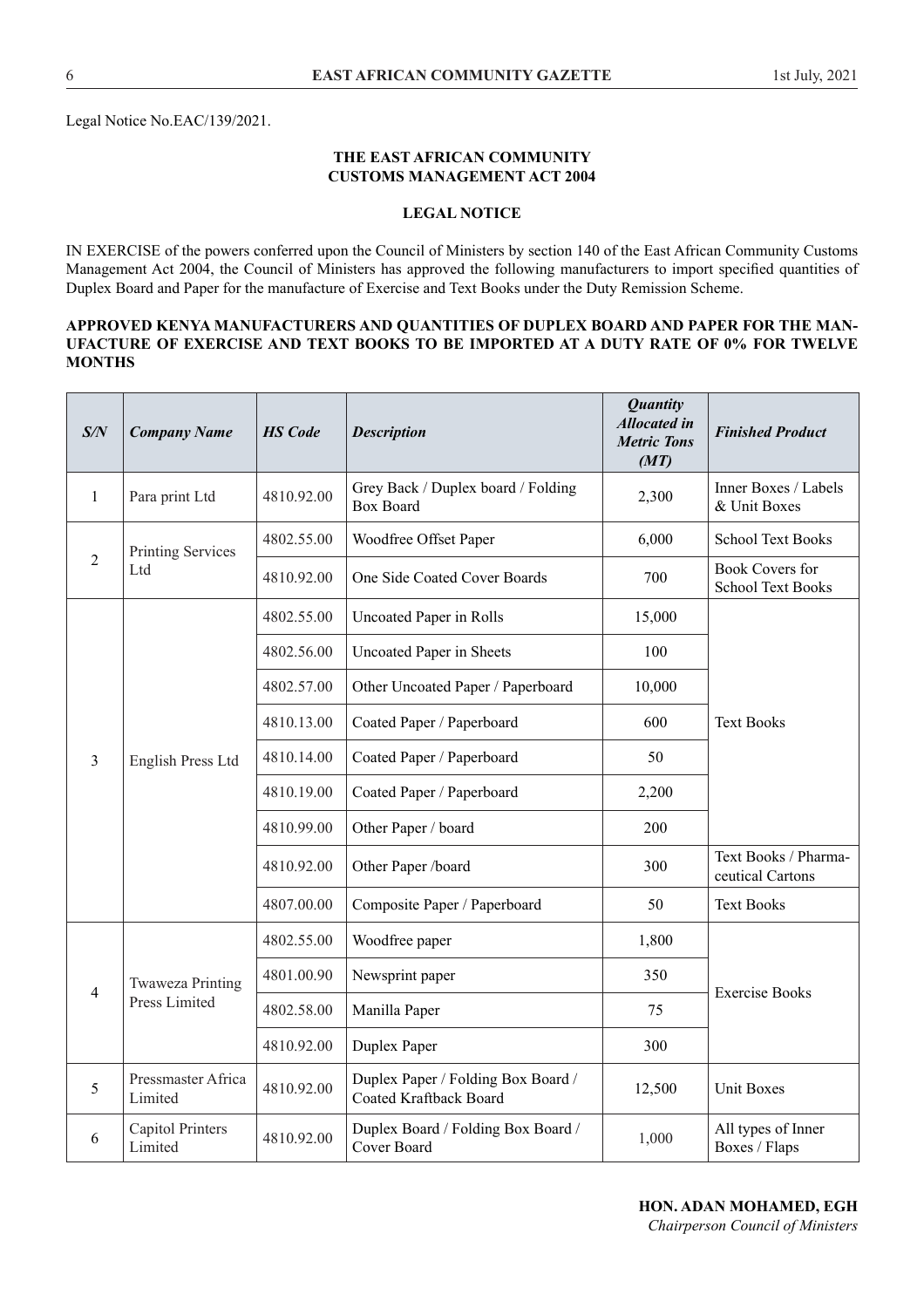Legal Notice No.EAC/140/2021.

# **THE EAST AFRICAN COMMUNITY CUSTOMS MANAGEMENT ACT 2004**

# **LEGAL NOTICE**

IN EXERCISE of the powers conferred upon the Council of Ministers by section 140 of the East African Community Customs Management Act 2004, the Council of Ministers has approved the following Manufacturers to import specifed quantities of Sugar for Industrial use under the Duty Remission Scheme.

# **APPROVED KENYA MANUFACTURERS AND QUANTITIES OF SUGAR FOR INDUSTRIAL USE TO BE IM-PORTED AT A DUTY RATE OF 10% FOR TWELVE MONTHS**

| S/N            | <b>Company Name</b>                    | <b>HS</b> Code | <b>Description</b>       | <b>Quantity Allocat-</b><br>ed in Metric Tons<br>(MT) | <b>Finished Product</b>                                                                                                                                                                                                                   |
|----------------|----------------------------------------|----------------|--------------------------|-------------------------------------------------------|-------------------------------------------------------------------------------------------------------------------------------------------------------------------------------------------------------------------------------------------|
| 1              | Equatorial Nut Pro-<br>cessors Limited | 1701.99.10     | Sugar for industrial use | 450                                                   | Fortified Blended Flour                                                                                                                                                                                                                   |
| $\overline{2}$ | Almasi Bottlers<br>Limited             | 1701.99.10     | Sugar for industrial use | 15,000                                                | Carbonated Soda                                                                                                                                                                                                                           |
| 3              | <b>Coastal Bottlers</b><br>Limited     | 1701.99.10     | Sugar for industrial use | 5,000                                                 | Carbonated Soft Drinks &<br>Juices                                                                                                                                                                                                        |
| $\overline{4}$ | Kenya Sweets<br>Limited                | 1701.99.10     | Sugar for industrial use | 10,000                                                | Boiled & Milk Sweets, Pow-<br>dered Tablets, Icing Sugar,<br>Caster Sugar, Cocoa Products                                                                                                                                                 |
| 5              | Mzuri Sweets<br>Limited                | 1701.99.10     | Sugar for industrial use | 18,000                                                | Bubble Gum, Ball Gum, Lol-<br>lipop, Candy, Icing Sugar                                                                                                                                                                                   |
| 6              | SBC Kenya Limited                      | 1701.99.10     | Sugar for industrial use | 2,000                                                 | <b>Carbonated Soft Drinks</b>                                                                                                                                                                                                             |
| $\overline{7}$ | Kenya Breweries<br>Limited             | 1701.99.10     | Sugar for industrial use | 25,000                                                | Beers, Ready to Drink alco-<br>holic beverages, non-alcohol-<br>ic beverages                                                                                                                                                              |
| 8              | <b>ROK</b> Industries<br>Limited       | 1701.99.10     | Sugar for industrial use | 2,000                                                 | Assorted Sweets (Hard boiled<br>Candy), Lollipops & Com-<br>pressed Sugar Tablets                                                                                                                                                         |
| 9              | Kenafric Industries<br>Limited         | 1701.99.10     | Sugar for industrial use | 24,000                                                | Chewing Gum (Bubble<br>Gums, Ball Gums & Chick-<br>lets), Hard Boiled Candies,<br>Lollipop Sweets, Toffees, Ic-<br>ing Sugar, Powdered Jus,<br>Seasoning Powders (Cubes &<br>Mix), Ready to Drink Juice $\&$<br>Drinking Chocolate powder |
| 10             | Premier Food Indus-<br>tries Limited   | 1701.99.10     | Sugar for industrial use | 4,000                                                 | Sauces, Squashes, Syrups,<br>Jams, Juices & Canned<br>Products                                                                                                                                                                            |
| 11             | Candy Kenya Lim-<br>ited               | 1701.99.10     | Sugar for industrial use | 8,000                                                 | Sugar Confectionery Prod-<br>ucts; Confectionery Sweets,<br>Ball Gums / Bubble Gums,<br>Chewing Gums, Water Based<br>Flavoured Powder Drinks,<br>Compressed Sugar Tablets,<br>Icing Sugar, Caster Sugar,<br>Chocolates & Wafers           |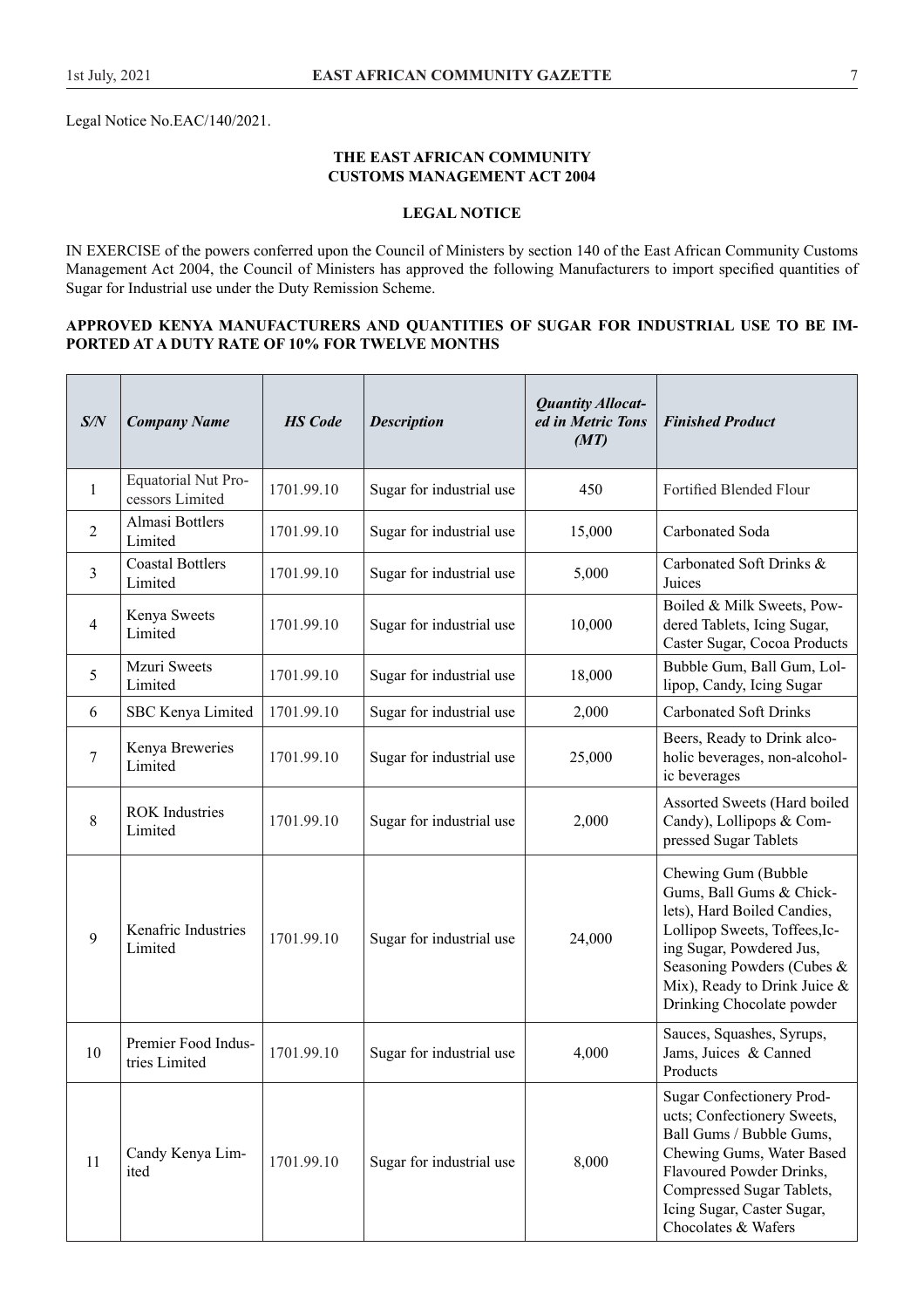| S/N | <b>Company Name</b>    | <b>HS</b> Code | <b>Description</b>       | <b>Quantity Allocat-</b><br>ed in Metric Tons<br>(MT) | <b>Finished Product</b>                                                                                                                                                                                           |
|-----|------------------------|----------------|--------------------------|-------------------------------------------------------|-------------------------------------------------------------------------------------------------------------------------------------------------------------------------------------------------------------------|
| 12  | Del Monte Kenya<br>Ltd | 1701.99.10     | Sugar for industrial use | 1,500                                                 | Processed canned Pineapples,<br>Passion Fruit Juice Drink,<br>PET range: Fruit Express<br>Juice Drinks and Kiddy Juice<br>Drinks: Orange, Chocolate,<br>Pineapple, Coconut,<br>Grape Black, Berry & Just<br>Juicy |

# **HON. ADAN MOHAMED, EGH**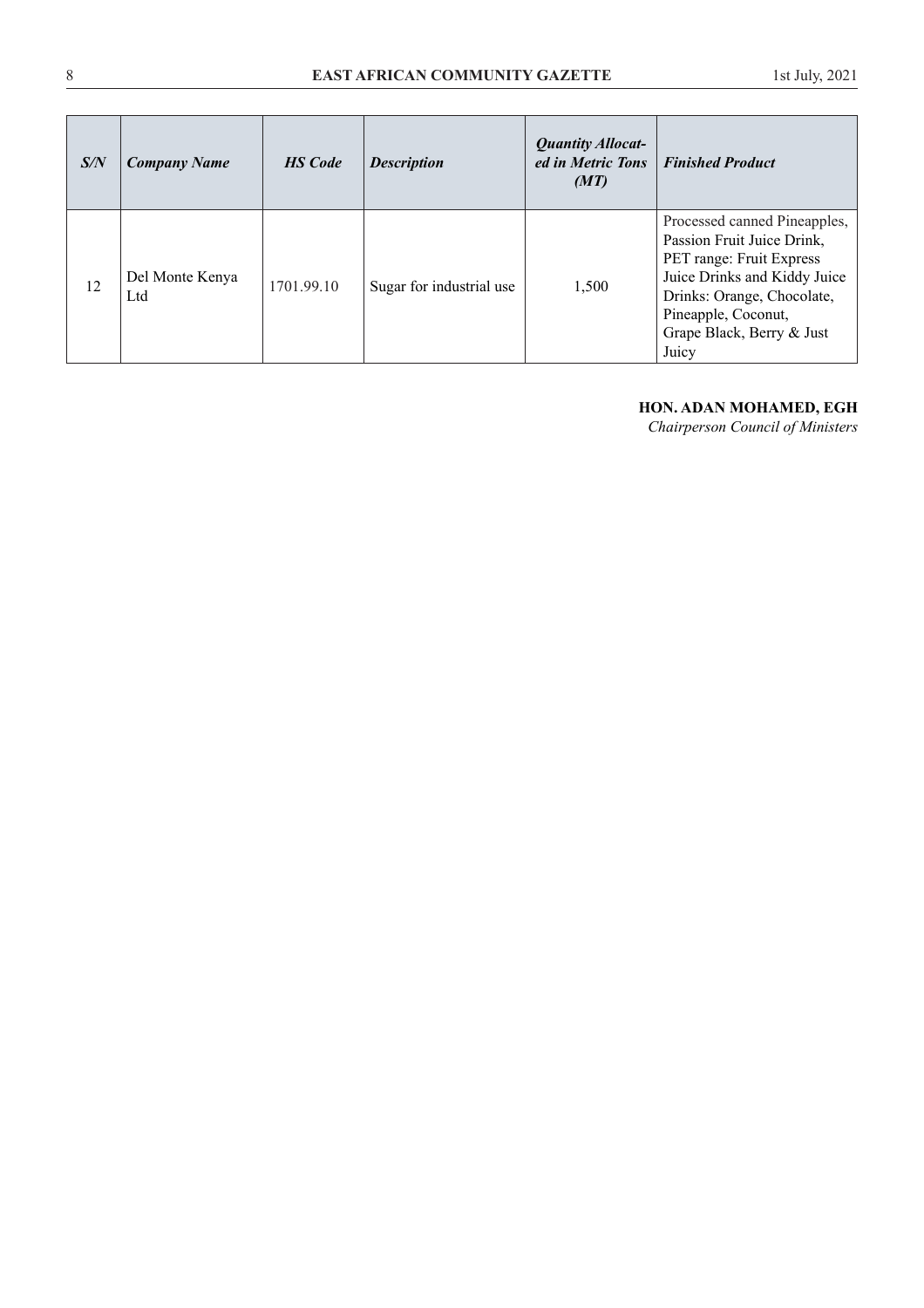Legal Notice No.EAC/141/2021.

# **THE EAST AFRICAN COMMUNITY CUSTOMS MANAGEMENT ACT 2004**

# **LEGAL NOTICE**

IN EXERCISE of the powers conferred upon the Council of Ministers by section 140 of the East African Community Customs Management Act 2004, the Council of Ministers has approved the following Manufacturers to import specifed quantities of Liquid Glucose under the Duty Remission Scheme.

# **APPROVED KENYA MANUFACTURERS AND QUANTITIES OF LIQUID GLUCOSE TO BE IMPORTED AT A DUTY RATE OF 0% FOR TWELVE MONTHS**

| S/N            | <b>Company Name</b>              | <b>HS</b> Code | <b>Description</b> | <b>Quantity Allocat-</b><br>ed in Metric Tons<br>(MT) | <b>Finished Product</b>                                                                                                                                                                                                                |
|----------------|----------------------------------|----------------|--------------------|-------------------------------------------------------|----------------------------------------------------------------------------------------------------------------------------------------------------------------------------------------------------------------------------------------|
|                | Mzuri Sweets<br>Limited          | 1702.30.00     | Liquid Glucose     | 12,000                                                | Bubble Gum, Ball Gum, Lolli-<br>pop, Candy, Sponge Cake                                                                                                                                                                                |
| $\overline{2}$ | <b>ROK</b> Industries<br>Limited | 1702.30.00     | Liquid Glucose     | 700                                                   | Assorted Sweets (Hard boiled<br>Candy), Lollipops & Com-<br>pressed Sugar Tablets                                                                                                                                                      |
| $\overline{3}$ | Kenafric Industries<br>Limited   | 1702.30.00     | Liquid Glucose     | 20,000                                                | Chewing Gum (Bubble Gums,<br>Ball Gums & Chicklets), Hard<br>Boiled Candies, Lollipop<br>Sweets, Toffees, Icing Sugar,<br>Powdered Jus, Seasoning Pow-<br>ders (Cubes & Mix), Ready to<br>Drink Juice & Drinking Choco-<br>late powder |

# **HON. ADAN MOHAMED, EGH**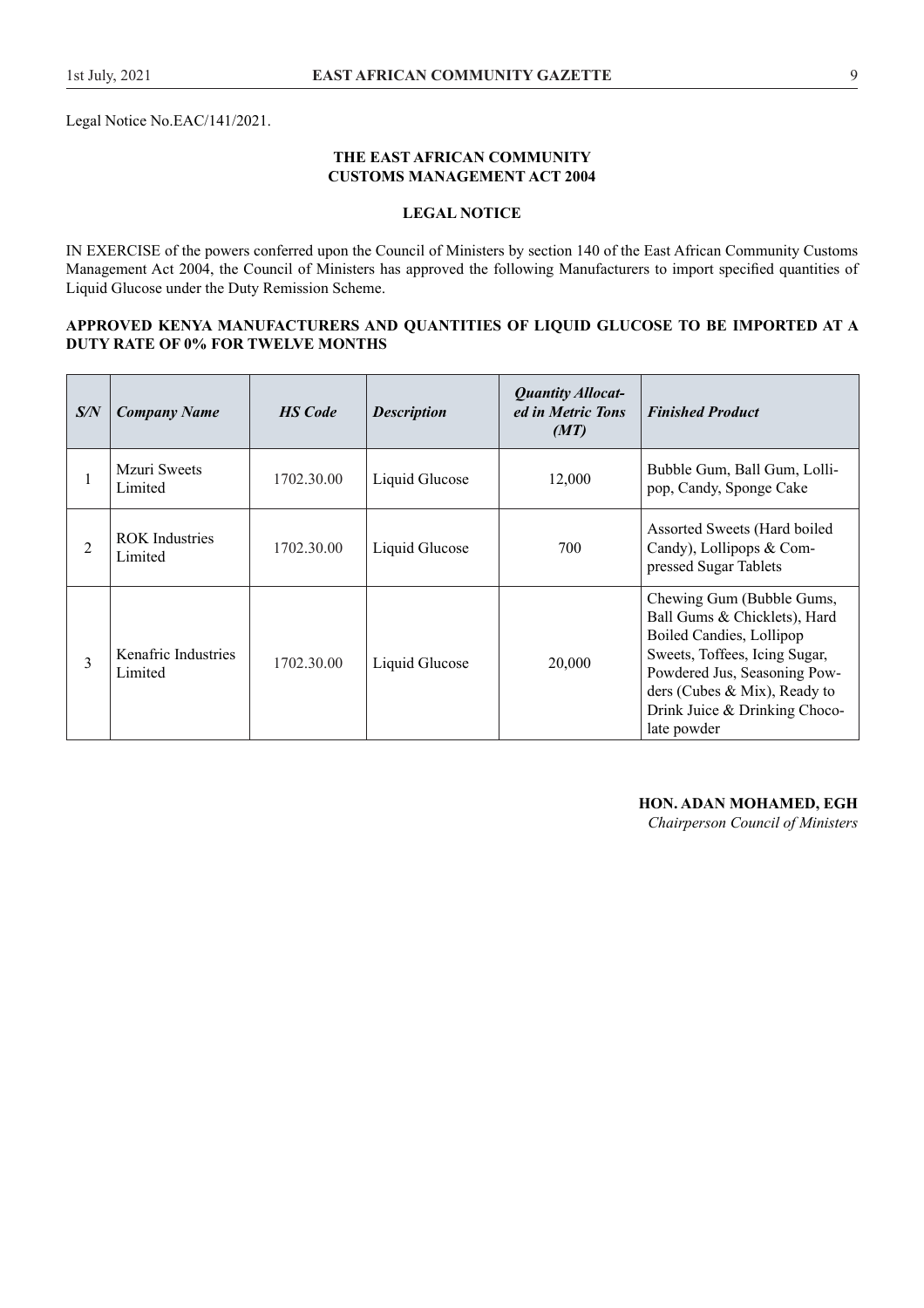Legal Notice No.EAC/142/2021.

# **THE EAST AFRICAN COMMUNITY CUSTOMS MANAGEMENT ACT 2004**

# **LEGAL NOTICE**

IN EXERCISE of the powers conferred upon the Council of Ministers by section 140 of the East African Community Customs Management Act 2004, the Council of Ministers has approved the following Manufacturers to import specifed quantities of Completely Knocked Down Motorcycle Kits for assembly of Motorcycles under the Duty Remission Scheme.

# **APPROVED KENYA MANUFACTURERS AND QUANTITIES OF COMPLETELY KNOCKED DOWN MOTORCYCLE KITS FOR THE ASSEMBLY OF MOTORCYCLES TO BE IMPORTED AT A DUTY RATE OF 10% UP TO 30TH JUNE, 2022**

| S/N | <b>Company Name</b>                    | <b>HS</b> Code | <b>Description</b>                               | <b>Quantity</b><br><b>Allocated</b><br>in Units | <b>Finished Prod-</b><br>uct |
|-----|----------------------------------------|----------------|--------------------------------------------------|-------------------------------------------------|------------------------------|
| 1   | King Ming (K) Limited                  | 8711.20.90     | Completely Knocked Down Kits for Motor<br>Cycles | 8,000                                           | Motorcycles                  |
| 2   | Jetxin (Kenya) Compa-<br>ny Limited    | 8711.20.90     | Completely Knocked Down Kits for Motor<br>Cycles | 35,000                                          | Motorcycles                  |
| 3   | <b>Urban Manufacturing</b><br>Ltd      | 8711.20.90     | Completely Knocked Down Kits for Motor<br>Cycles | 20,000                                          | Motorcycles                  |
|     |                                        | 8711.20.90     |                                                  | 3,000                                           |                              |
| 4   | <b>BMG</b> Holdings Lim-<br>ited       | 8711.30.90     | Completely Knocked Down Kits for Motor<br>Cycles | 550                                             | Motorcycles                  |
|     |                                        | 8711.40.90     |                                                  | 50                                              |                              |
| 5   | Haojue Holdings (Ken-<br>ya) Limited   | 8711.20.90     | Completely Knocked Down Kits for Motor<br>Cycles | 10,000                                          | Motorcycles                  |
| 6   | Honda Motorcycle (K)<br>Limited        | 8711.20.90     | Completely Knocked Down Kits for Motor<br>Cycles | 35,000                                          | Motorcycles                  |
| 7   | Car and General (Trad-<br>ing) Limited | 8711.20.90     | Completely Knocked Down Kits for Motor<br>Cycles | 80,000                                          | Motorcycles                  |
| 8   | Pentagon Agencies Ltd                  | 8711.20.90     | Completely Knocked Down Kits for Motor<br>Cycles | 10,000                                          | Motorcycles                  |
| 9   | <b>CMC</b> Motors Group<br>Limited     | 8711.20.90     | Completely Knocked Down Kits for Motor<br>Cycles | 60,000                                          | Motorcycles                  |
| 10  | Kanos Kenya Motors<br>Co.Ltd           | 8711.20.90     | Completely Knocked Down Kits for Motor<br>Cycles | 6,000                                           | Motorcycles                  |
| 11  | Kibo Africa Limited                    | 8711.20.90     | Completely Knocked Down Kits for Motor<br>Cycles | 3,500                                           | Motorcycles                  |
|     |                                        | 8711.20.90     |                                                  | 170,000                                         |                              |
|     | Auto Industries Lim-                   | 8711.30.90     | Completely Knocked Down Kits for Motor           | 1,500                                           | Motorcycles                  |
| 12  | ited                                   | 8711.40.90     | Cycles                                           | 1,500                                           |                              |
|     |                                        | 8711.90.00     |                                                  | 1,500                                           |                              |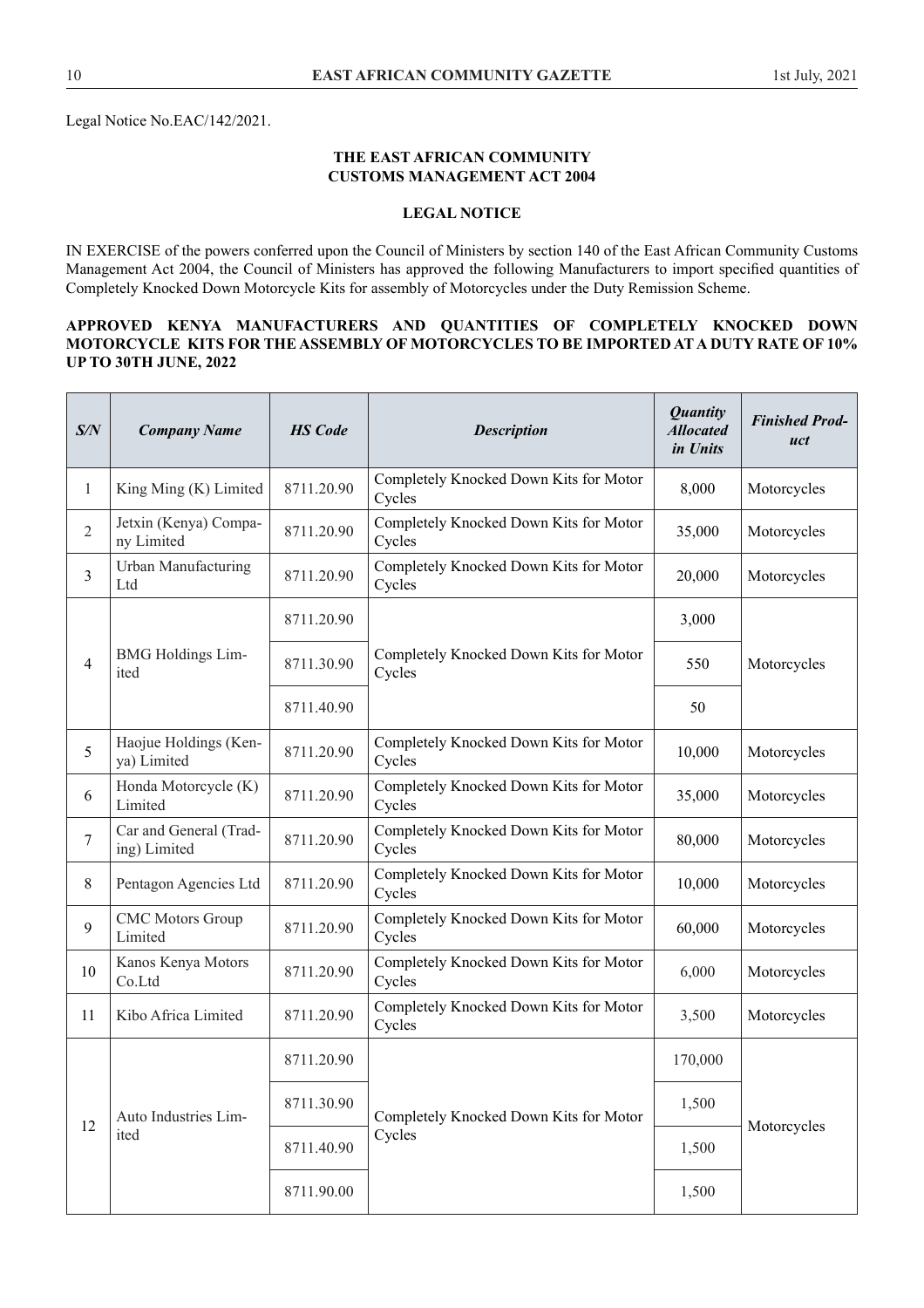| S/N | <b>Company Name</b>                                | <b>HS</b> Code | <b>Description</b>                               | <b>Quantity</b><br><b>Allocated</b><br><i>in Units</i> | <b>Finished Prod-</b><br>uct |
|-----|----------------------------------------------------|----------------|--------------------------------------------------|--------------------------------------------------------|------------------------------|
| 13  | <b>Makindu Motors</b><br>Limited                   | 8711.20.90     | Completely Knocked Down Kits for Motor<br>Cycles | 25,000                                                 | Motorcycles                  |
| 14  | Captain Motorcycle<br>Manufacturing Co.<br>Limited | 8711.20.90     | Completely Knocked Down Kits for Motor<br>Cycles | 35,000                                                 | Motorcycles                  |
| 15  | Abson Motors Limited                               | 8711.20.90     | Completely Knocked Down Kits for Motor<br>Cycles | 35,000                                                 | Motorcycles                  |
| 16  | 8711.20.90                                         |                | Completely Knocked Down Kits for Motor           | 4,000                                                  |                              |
|     | Questworks Limited                                 | 8711.30.90     | Cycles                                           | 4,000                                                  | Motorcycles                  |
| 17  | High Time Trading<br>Limited                       | 8711.20.90     | Completely Knocked Down Kits for Motor<br>Cycles | 5,000                                                  | Motorcycles                  |
| 18  | Jiyuan Company<br>Limited                          | 8711.20.90     | Completely Knocked Down Kits for Motor<br>Cycles | 5,000                                                  | Motorcycles                  |

# **HON. ADAN MOHAMED, EGH**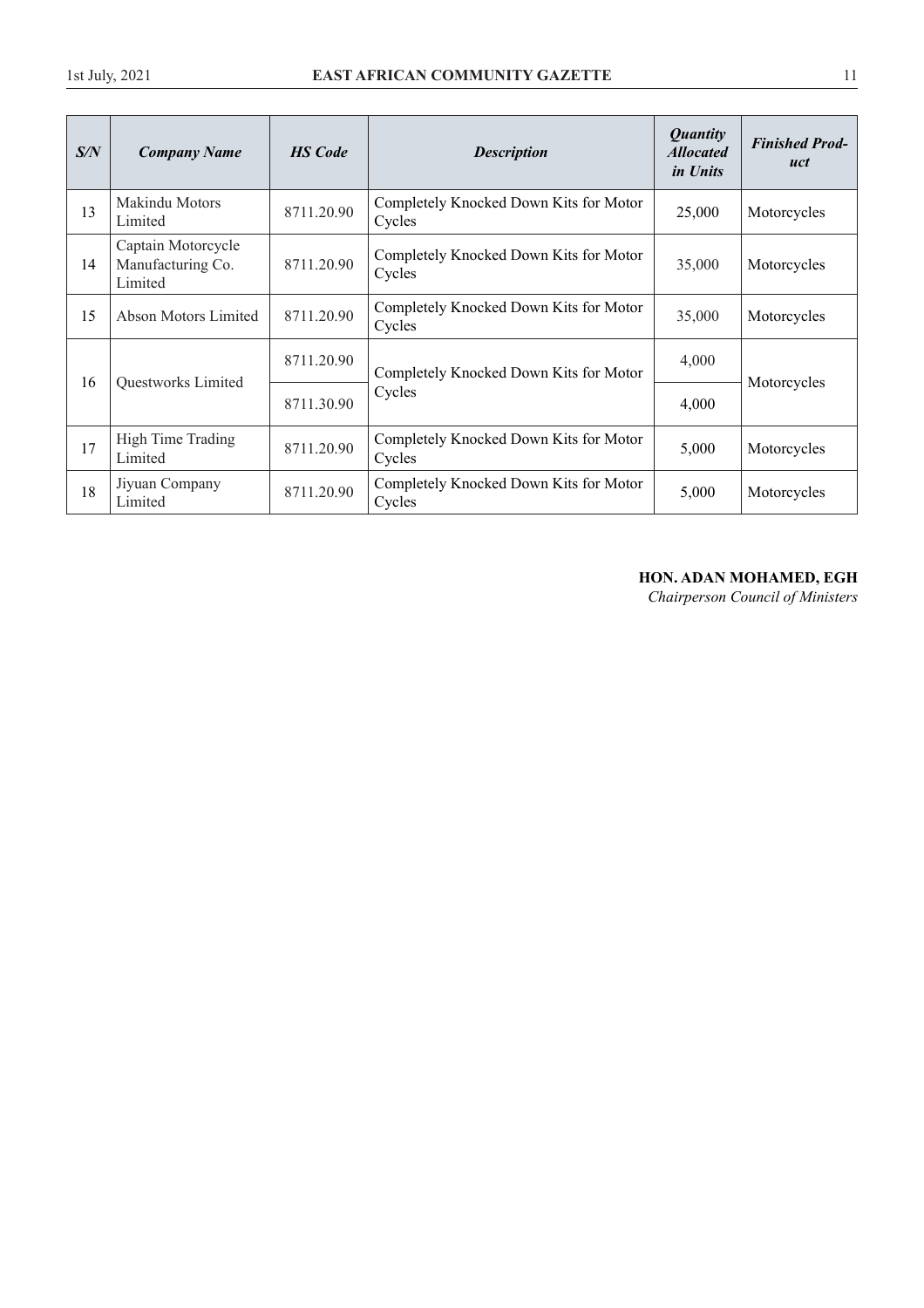Legal Notice No.EAC/143/2021.

# **THE EAST AFRICAN COMMUNITY CUSTOMS MANAGEMENT ACT 2004**

# **LEGAL NOTICE**

IN EXERCISE of the powers conferred upon the Council of Ministers by section 140 of the East African Community Customs Management Act 2004, the Council of Ministers has approved the following manufacturers to import the specifed quantities of inputs for the manufacture of Safety Matches to be imported under the Duty Remission Scheme.

# **APPROVED KENYA MANUFACTURERS AND QUANTITIES OF INPUTS USED FOR THE MANUFACTURE OF SAFETY MATCHES TO BE IMPORTED AT DUTY RATE OF 0% FOR TWELVE MONTHS.**

| S/N            | <b>Company Name</b>             | <b>HS</b> Code | <b>Description</b>     | <b>Quantity Allocated</b><br>in Metric Tons (MT) | <b>Finished Product</b> |
|----------------|---------------------------------|----------------|------------------------|--------------------------------------------------|-------------------------|
|                |                                 | 4421.99.10     | Splints                | 900                                              |                         |
|                |                                 | 1521.90.00     | Wax                    | 60                                               |                         |
|                |                                 | 4819.20.90     | <b>Inner Cardboard</b> | 360                                              |                         |
| 1              | <b>Kenafric Matches</b>         | 4819.20.10     | <b>Skillets</b>        | 360                                              | <b>Safety Matches</b>   |
|                | Limited                         | 2811.29.00     | Glass Powder           | 25                                               |                         |
|                |                                 | 3503.00.00     | Glue                   | 35                                               |                         |
|                |                                 | 4804.21.00     | Kraft Papers           | 75                                               |                         |
|                |                                 | 4823.90.90     | Wrappers               | 70                                               |                         |
|                |                                 | 4810.92.00     | Duplex Paper Board     | 4,200                                            |                         |
|                |                                 | 4421.99.10     | Splints                | 7,400                                            |                         |
|                |                                 | 4819.20.10     | <b>Skillets</b>        | 3,700                                            |                         |
|                |                                 | 4804.21.00     | Sack Kraft Paper       | 300                                              |                         |
| $\overline{2}$ | <b>Match Masters</b><br>Limited | 4823.90.90     | Wrappers (Sheet Form)  | 6                                                | <b>Safety Matches</b>   |
|                |                                 | 3503.00.00     | Scrap Glue             | 350                                              |                         |
|                |                                 | 4811.90.00     | Wrappers(Reel Form)    | 400                                              |                         |
|                |                                 | 2817.00.10     | Zinc Oxide             | $\overline{4}$                                   |                         |
|                |                                 | 3501.10.00     | Casein Powder          | 45                                               |                         |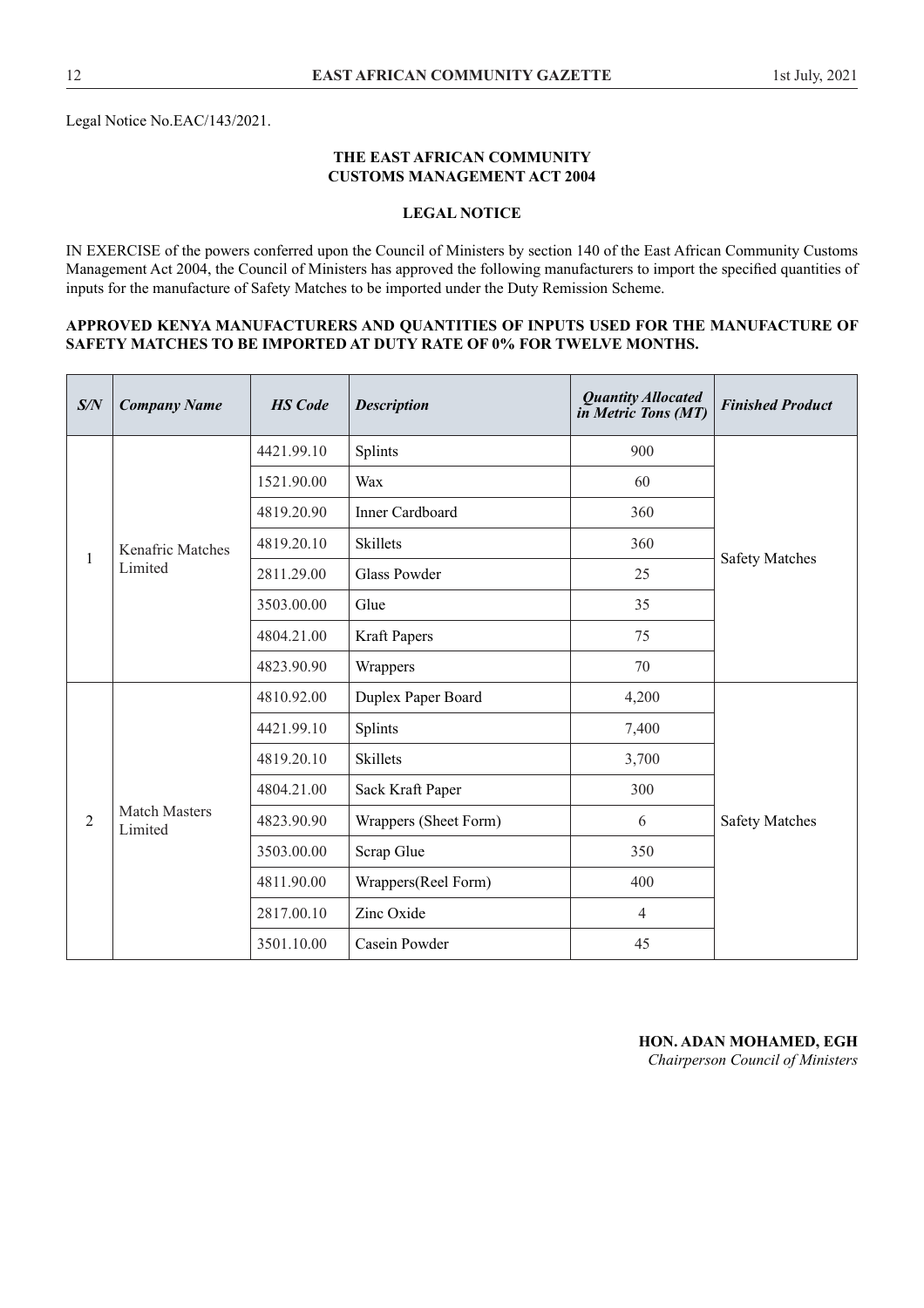Legal Notice No. EAC/144/2021.

# **THE EAST AFRICAN COMMUNITY CUSTOMS MANAGEMENT ACT 2004**

# **LEGAL NOTICE**

IN EXERCISE of the powers conferred upon the Council of Ministers by section 140 of the East African Community Customs Management Act 2004, the Council of Ministers has approved the following Manufacturer to import specifed quantities of raw materials for the manufacture of Leaf Springs, U Bolts and Nuts under the Duty Remission Scheme.

#### **APPROVED KENYA MANUFACTURER AND QUANTITIES OF RAW MATERIALS FOR THE MANUFACTURE OF LEAF SPRINGS, U BOLTS AND NUTS TO BE IMPORTED AT A DUTY RATE OF 0% FOR TWELVE MONTHS**

| S/N | <b>Company Name</b> | <b>HS</b> Code | <b>Description</b> | <b>Quantity Allocated in</b><br><b>Metric Tons (MT)</b> | <b>Finished Product</b>                                  |
|-----|---------------------|----------------|--------------------|---------------------------------------------------------|----------------------------------------------------------|
|     |                     | 7228.30.00     | <b>Flat Bars</b>   | 1,200                                                   | Leaf springs                                             |
|     | Springtech (K) Ltd  | 7228.50.00     | Round bars         | 200                                                     | U-Bolts, Bolt & Nuts,<br>Pins, Bushes & Trailer<br>parts |

# **HON. ADAN MOHAMED, EGH**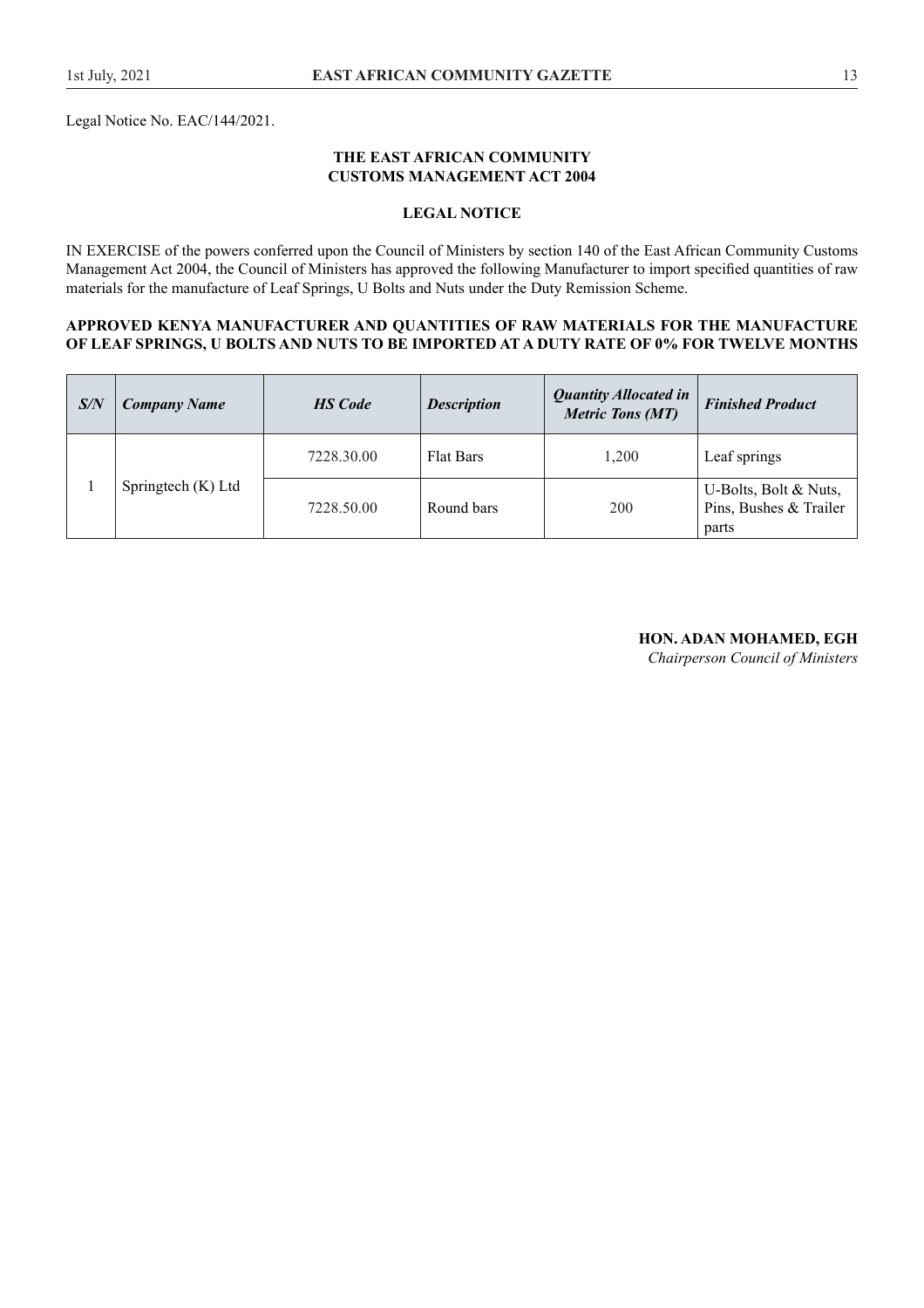Legal Notice No.EAC/145/2021.

# **THE EAST AFRICAN COMMUNITY CUSTOMS MANAGEMENT ACT 2004**

# **LEGAL NOTICE**

IN EXERCISE of the powers conferred upon the Council of Ministers by Section 140 of the East African Community Customs Management Act 2004, the Council of Ministers has approved the following Manufacturer to import specifed quantities of Raw Materials used for the manufacture of Baby Diapers to be imported under the Duty Remission Scheme.

#### **APPROVED KENYA MANUFACTURER AND QUANTITIES OF RAW MATERIALS USED FOR THE MANUFACTURE OF BABY DIAPERS TO BE IMPORTED AT DUTY RATE OF 0% FOR TWELVE MONTHS**

| S/N | <b>Company Name</b>   | <b>HS</b> Code | <b>Description</b>         | <b>Quantity Allocated in</b><br><b>Metric Tons (MT)</b> | <b>Finished</b><br><b>Product</b> |
|-----|-----------------------|----------------|----------------------------|---------------------------------------------------------|-----------------------------------|
|     |                       | 5603.11.00     | Non Woven                  | 495                                                     |                                   |
|     |                       | 3920.10.90     | P.E Film                   | 106                                                     |                                   |
|     | Maxcare Products Lim- | 4803.00.00     | Wetstrength Dustfree Paper | 140                                                     |                                   |
|     |                       | 5903.90.00     | Polythene Laminate N.W     | 34                                                      |                                   |
|     | ited                  | 3506.91.00     | Hot Melt Glue              | 98                                                      | <b>Baby Diapers</b>               |
|     |                       | 5402.44.00     | Spandex                    | 24                                                      |                                   |
|     |                       | 3906.90.00     | S.A.P                      | 528                                                     |                                   |
|     |                       | 6305.33.00     | <b>Empty Bags</b>          | 58                                                      |                                   |

**HON. ADAN MOHAMED, EGH**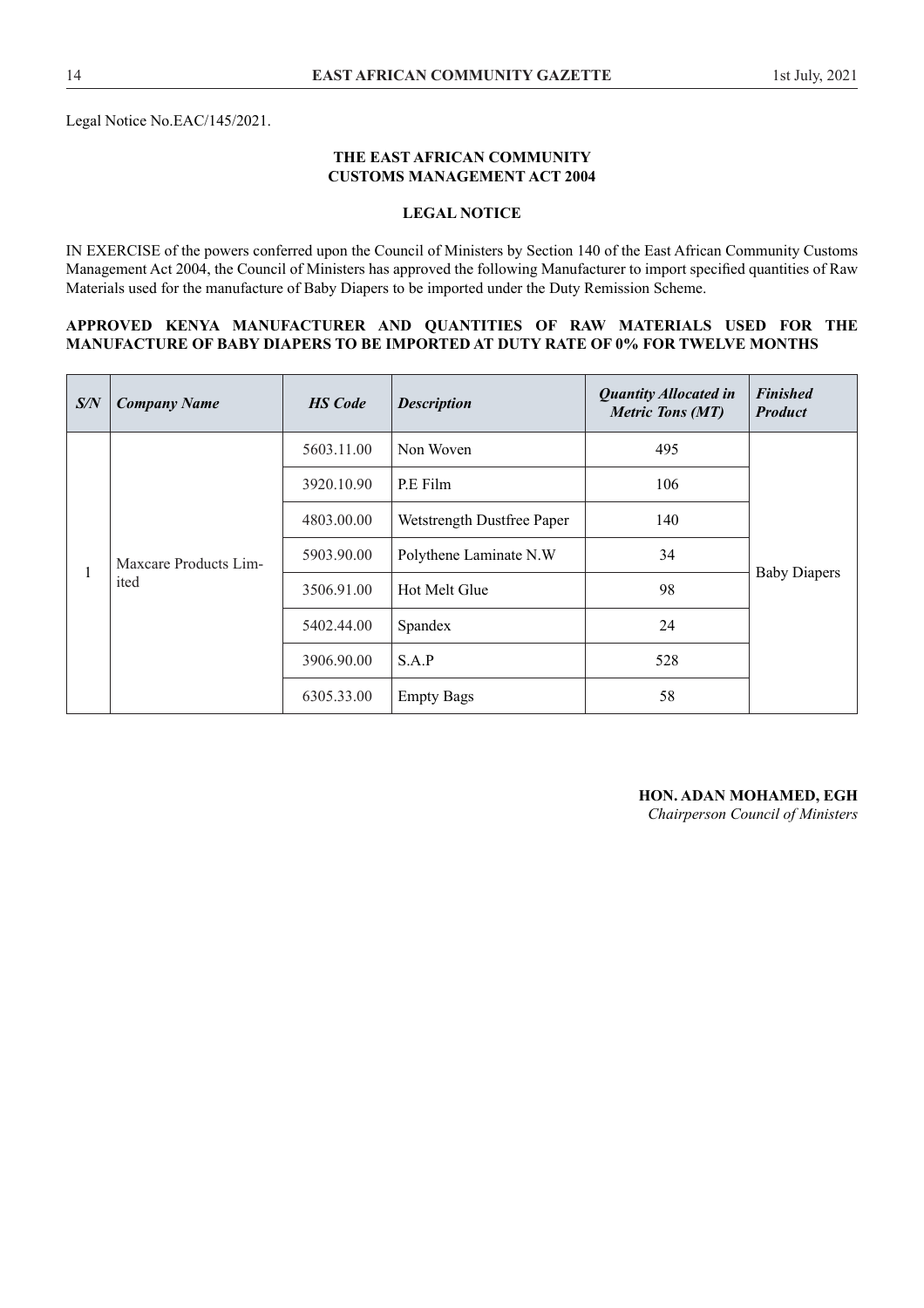Legal Notice No.EAC/146/2021.

# **THE EAST AFRICAN COMMUNITY CUSTOMS MANAGEMENT ACT 2004**

# **LEGAL NOTICE**

IN EXERCISE of the powers conferred upon the Council of Ministers by section 140 of the East African Community Customs Management Act 2004, the Council of Ministers has approved the following Manufacturers to import the specifed quantities of raw materials for the manufacture of essential medical products and supplies including face / surgical masks and ventilators under the Duty Remission Scheme.

# **APPROVED KENYA MANUFACTURERS AND QUANTITIES OF RAW MATERIALS FOR THE MANUFACTURE OF ESSENTIAL MEDICAL PRODUCTS AND SUPPLIES – FACE / SURGICAL MASKS AND VENTILATORS AT DUTY RATE OF 0% FOR TWELVE MONTHS**

| S/N        | Company<br><b>Name</b> | <b>HS</b> Code | <b>Description</b>                                                           | <b>Quantity Allocated</b> | <b>Finished Product</b>                   |
|------------|------------------------|----------------|------------------------------------------------------------------------------|---------------------------|-------------------------------------------|
|            |                        | 5603.11.00     | Non Woven Fabric                                                             | 150 MT                    | <b>Surgical Face Masks</b><br>& Coveralls |
|            |                        | 5603.12.00     | Meltblown Non Woven                                                          | 150 MT                    | KN95 Face Mask &<br>Coveralls             |
|            |                        | 5603.13.00     | Spun Lace Non Woven                                                          | 82 MT                     | <b>Surgical Face Masks</b><br>& Coveralls |
|            |                        | 5603.14.00     | Spun Bound NON Woven                                                         | 82 MT                     | KN95 Face Mask &<br>Coveralls             |
|            |                        | 5607.50.00     | Nose Bridge Double Elastic                                                   | 24 MT                     | <b>Surgical Face Mask</b>                 |
| 1          | Nairobi Enter-         | 3920.99.90     | Nose Wire                                                                    | 24 MT                     |                                           |
|            | prises Limited         | 7217.90.00     | Nose Bridge                                                                  | 24 MT                     | KN95 Face Mask                            |
|            |                        | 5806.32.00     | Non Woven                                                                    | 21 MT                     | <b>Surgical Face Mask</b>                 |
|            |                        | 5604.10.00     | Elastic                                                                      | 21 MT                     |                                           |
|            |                        | 5603.91.00     | Non Woven Hot air Fabric                                                     | 30 MT                     |                                           |
|            |                        | 5603.92.00     | Non Woven Hot air Cotton                                                     | 30 MT                     | KN95 Face Mask                            |
|            |                        | 5603.93.00     | Non Woven Hot Air                                                            | 30 MT                     |                                           |
|            |                        | 5603.94.00     | Non Woven Hot Air                                                            | 30 MT                     |                                           |
|            |                        | 3917.21.00     | Pvc Tubes for Pressure Transmis-<br>sion to Sensors                          | $0.2$ MT                  |                                           |
|            |                        | 3917.40.00     | Ventilator Tube and Patient Circuit<br>Fittings                              | 1 MT                      |                                           |
|            | NJA Technolo-          | 3920.10.90     | Perspex Sheeting                                                             | $0.5\ \mathrm{MT}$        |                                           |
| $\sqrt{2}$ | gies Limited           | 4009.22.00     | High pressure Tube for Oxygen<br>and Medical Air                             | 1MT                       | Ventilators                               |
|            |                        | 7318.15.00     | Special Screws, Washers, Bolts and<br>Nuts for use of<br>ventilator Fitments | 1 <sub>MT</sub>           |                                           |
|            |                        | 7407.29.00     | Ventilator Brass Manifold                                                    | $0.5\,\mathrm{MT}$        |                                           |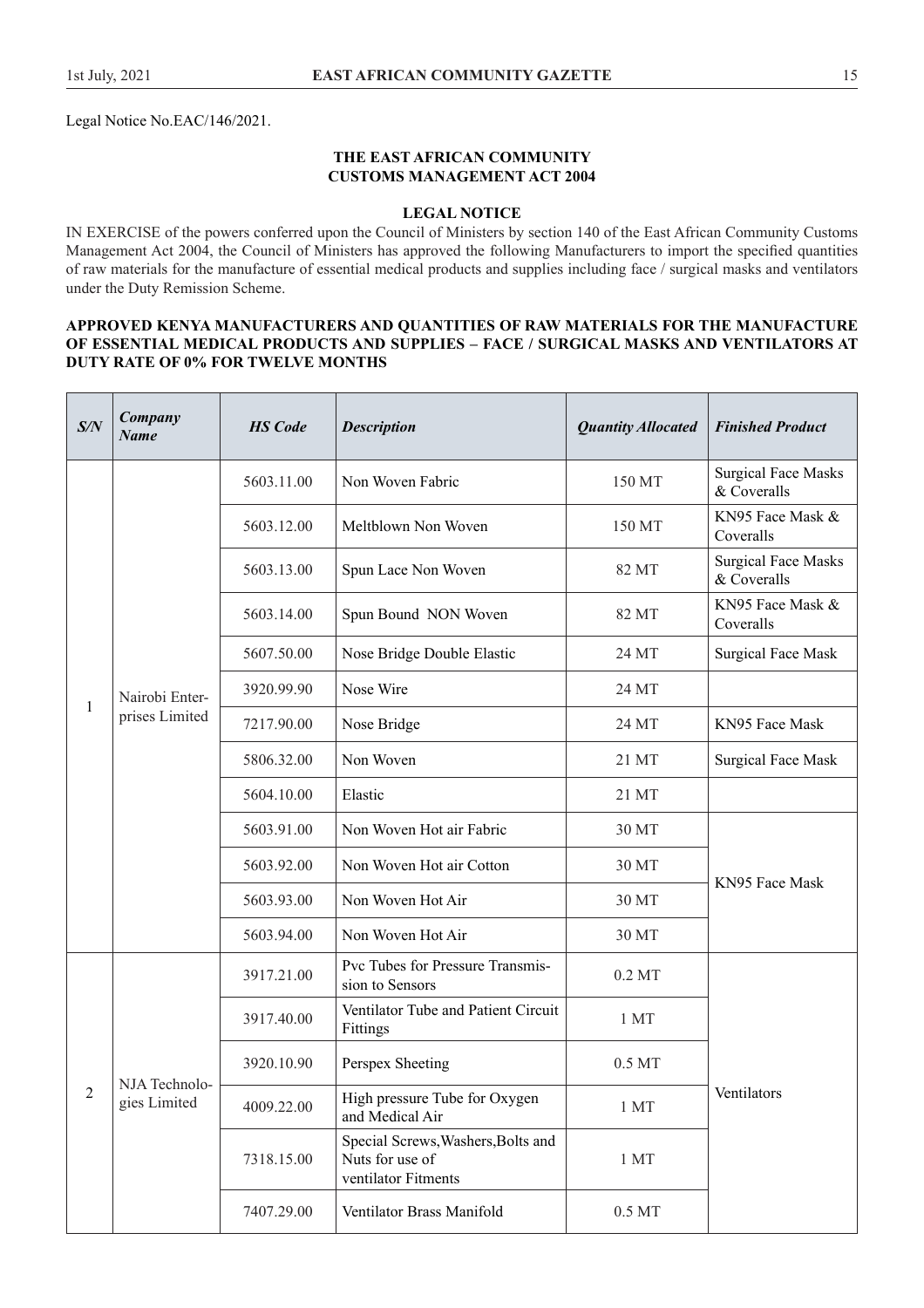| S/N | Company<br>Name | <b>HS</b> Code | <b>Description</b>                                               | <b>Quantity Allocated</b> | <b>Finished Product</b> |
|-----|-----------------|----------------|------------------------------------------------------------------|---------------------------|-------------------------|
|     |                 | 7412.20.00     | <b>Ventilator Brass Fittings</b>                                 | $0.5\,\mathrm{MT}$        |                         |
|     |                 | 8302.20.00     | Castor Wheel                                                     | 1 MT                      |                         |
|     |                 | 8414.80.10     | Compressor Unit for Medical Air<br>Generation                    | 1,000 UNITS               |                         |
|     |                 | 8414.59.00     | Compressor Control Unit                                          | 1,000 UNITS               |                         |
|     |                 | 8421.39.10     | Filter Apparatus for Gases                                       | 1,000 UNITS               |                         |
|     |                 | 8468.20.00     | Pressure Regulator                                               | 4,000 UNITS               |                         |
|     |                 | 8471.41.00     | Microprocessor Controller                                        | 1,500 UNITS               |                         |
|     |                 | 8471.50.00     | Custom made Microprocessor<br>Control Board                      | 1,500 UNITS               |                         |
|     |                 | 8473.29.00     | Other Data Processing Machine<br>Part                            | 1 MT                      |                         |
|     |                 | 8487.90.00     | <b>Assorted Parts and Cover</b>                                  | 1MT                       |                         |
|     |                 | 8504.40.00     | <b>Electrical Convertor</b>                                      | 1,000 UNITS               |                         |
|     |                 | 8504.50.00     | Other Electrical Inductor                                        | 500 UNITS                 |                         |
|     |                 | 8507.60.00     | Lithium Ion Battery                                              | 500 UNITS                 |                         |
|     |                 | 8528.52.00     | Monitor Touch Screen                                             | 500 UNITS                 |                         |
|     |                 | 8531.80.00     | Alarm Buzzer                                                     | 1,000 UNITS               |                         |
|     |                 | 8534.00.00     | Circuit Board                                                    | $0.2$ MT                  |                         |
|     |                 | 8536.50.00     | <b>Electrical Switches</b>                                       | $0.3\ \mathrm{MT}$        |                         |
|     |                 | 8536.69.00     | <b>Electrical Power Plug</b>                                     | 0.3 MT                    |                         |
|     |                 | 8536.90.00     | Hdmi Panel Mount                                                 | $0.2$ MT                  |                         |
|     |                 | 8538.90.00     | Digital Keypad                                                   | $0.1$ MT                  |                         |
|     |                 | 8542.31.00     | Electrical Socket and Barrel and<br>Intergrated<br>Circuit Board | 1,500 UNITS               |                         |
|     |                 | 8542.32.00     | Integrated Circuit Board with<br>Memory                          | 1,000 UNITS               |                         |
|     |                 | 8542.33.00     | Electronic Integrated Circuit<br>Amplifier                       | 1,000 UNITS               |                         |
|     |                 | 8542.39.00     | Oxygen Sensor                                                    | 500 UNITS                 |                         |
|     |                 | 8543.90.00     | Stm32 Nucleo-144 Mcu                                             | $0.2$ MT                  |                         |
|     |                 | 9026.20.00     | Pressure and Flow Sensor                                         | 3,500 UNITS               |                         |
|     |                 | 9032.81.00     | Solenoid Valve                                                   | 2,000 UNITS               |                         |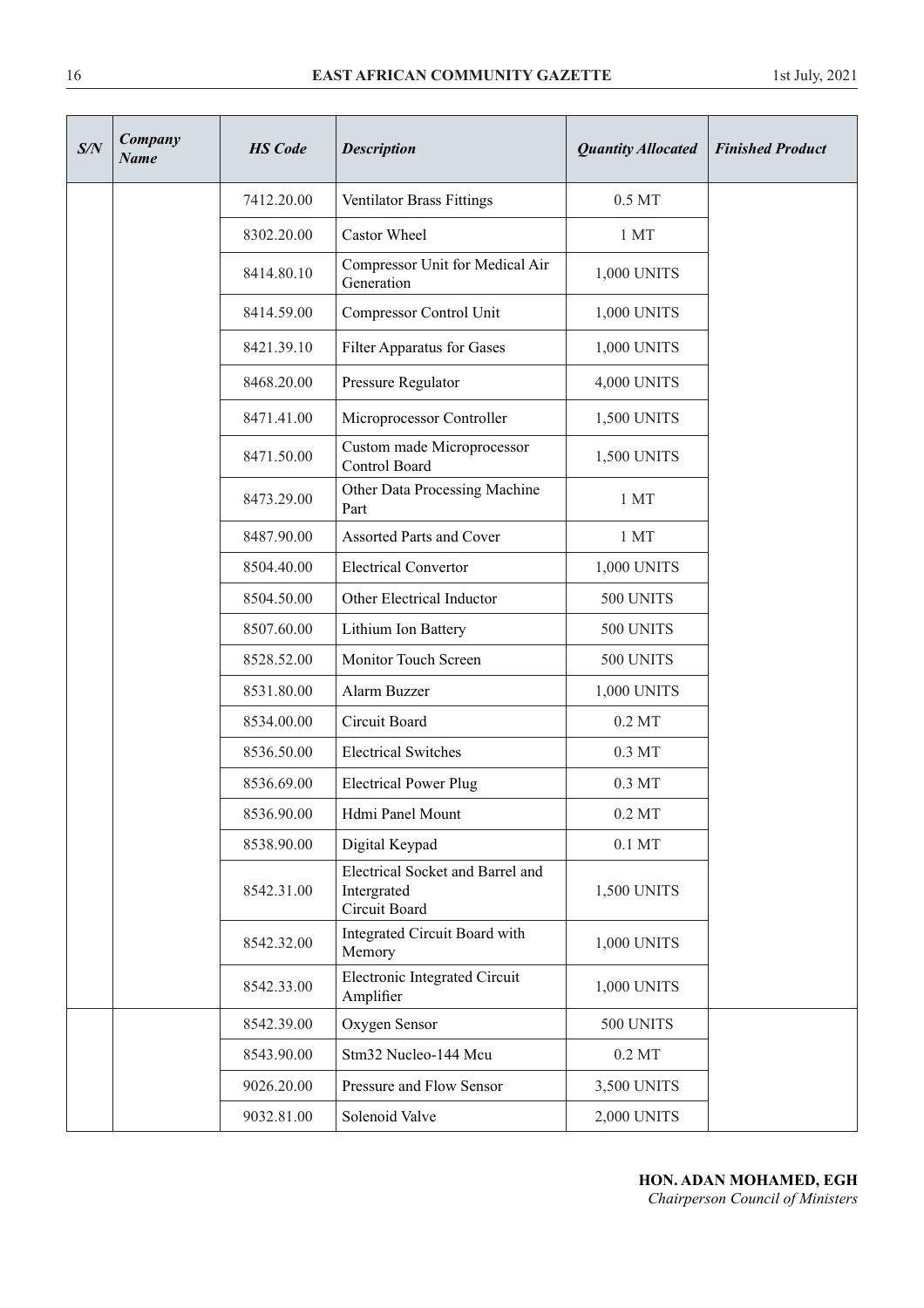Legal Notice No.EAC/147/2021.

# **THE EAST AFRICAN COMMUNITY CUSTOMS MANAGEMENT ACT 2004**

# **LEGAL NOTICE**

IN EXERCISE of the powers conferred upon the Council of Ministers by section 140 of the East African Community Customs Management Act 2004, the Council of Ministers has approved the following manufacturers to import the specifed quantities of inputs for the manufacture of Textiles and Garments under the Duty Remission Scheme.

# **APPROVED KENYA MANUFACTURERS AND QUANTITIES OF INPUTS FOR THE MANUFACTURE OF TEXTILES AND GARMENTS TO BE IMPORTED AT DUTY RATE OF 0% FOR TWELVE MONTHS**

| S/N            | <b>Company Name</b>                   | <b>HS</b> Code | <b>Description</b>     | <b>Quantity Allocated</b><br>in Metric Tons<br>(MT) | <b>Finished Product</b>                                                 |
|----------------|---------------------------------------|----------------|------------------------|-----------------------------------------------------|-------------------------------------------------------------------------|
|                |                                       | 5402.47.00     | Polyester Yarn         | 54                                                  |                                                                         |
| $\mathbf{1}$   | Hansraj and Fulchand<br>Group Limited | 5402.44.00     | Spandex Yarn           | 36                                                  | Socks / Stockings / Com-<br>pression hosiery                            |
|                |                                       | 5402.19.00     | Nylon Yarn             | $\overline{2}$                                      |                                                                         |
|                | Oriental Mills Limited                | 5402.33.00     | Polyester Yarn         | 600                                                 | Synthetic Edging &<br>Webbing, Trouser Belt,                            |
|                |                                       | 5402.34.00     | Polypropyle Ne Yarn    | 250                                                 | Woven labels, Web Belt,<br>Stable Belt, Lanyards,<br>Shoelaces, Woven   |
| $\overline{2}$ |                                       | 5402.45.00     | Elastic Spandex Yarn   | 80                                                  | Elastic, Poly Cord, Face<br>Mask Elastic, Rope<br>/ String, Twill Tape, |
|                |                                       | 5402.47.00     | Nylon Yarn             | 39.6                                                | Cubbing, Sofa Elastic,<br>Special Cord                                  |
| 3              | C&P Shoe Industries<br>Limited        | 5402.33.00     | Polyster Textured Yarn | 60                                                  | Shoelaces & Inner<br>Linings for Gumboots<br>(Gumboot socks)            |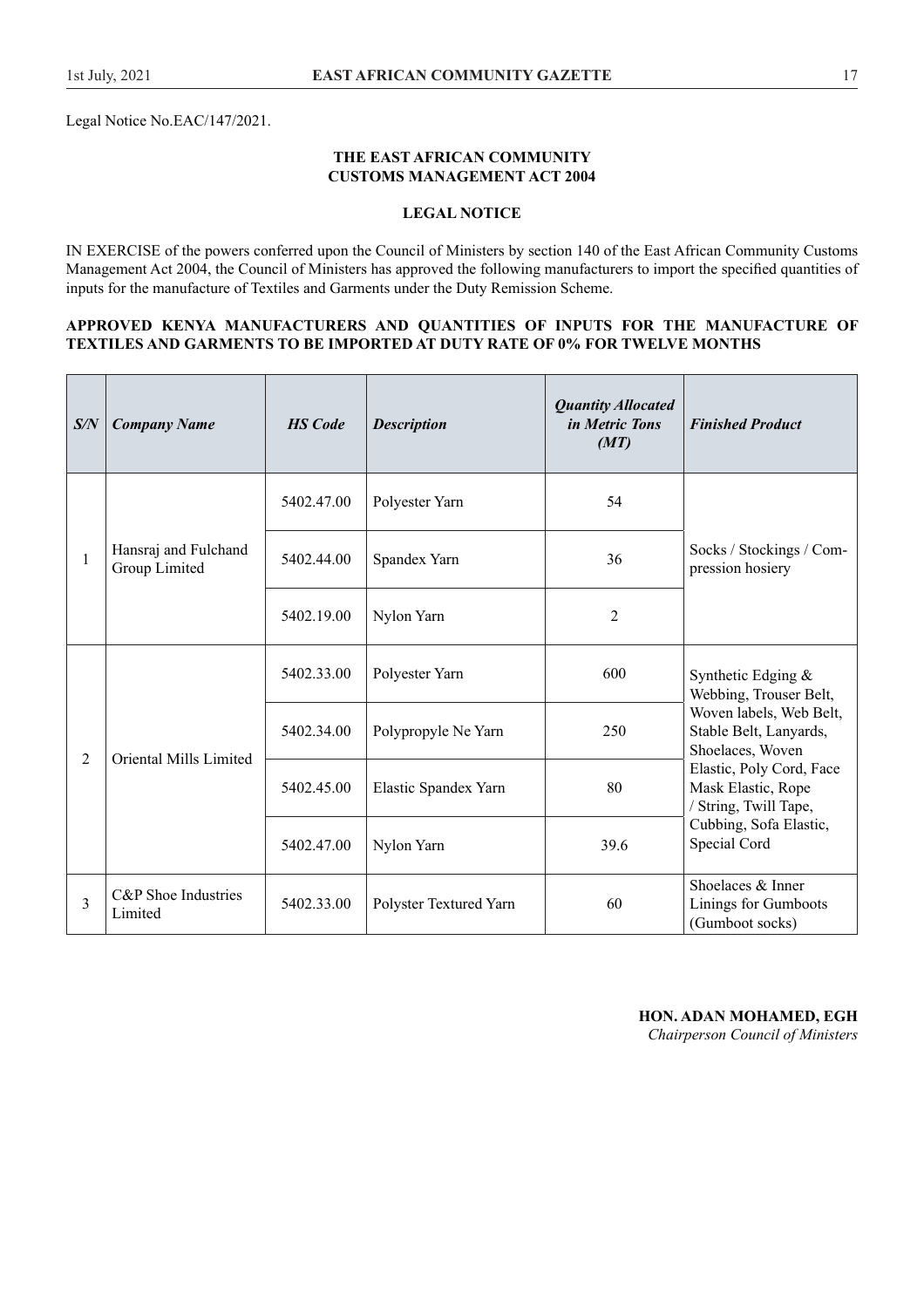Legal Notice No.EAC/148/2021.

# **THE EAST AFRICAN COMMUNITY CUSTOMS MANAGEMENT ACT 2004**

# **LEGAL NOTICE**

IN EXERCISE of the powers conferred upon the Council of Ministers by section 140 of the East African Community Customs Management Act 2004, the Council of Ministers has approved the following manufacturer to import the specifed quantities of inputs for the manufacture of Footwear under the Duty Remission Scheme.

# **APPROVED KENYA MANUFACTURER AND QUANTITIES OF INPUTS FOR THE MANUFACTURE OF FOOTWEAR TO BE IMPORTED AT DUTY RATE OF 0% FOR TWELVE MONTHS**

| S/N | <b>Company Name</b>          | <b>HS</b> Code | <b>Description</b>                                                   | <b>Quantity Allocated in</b><br><b>Metric Tons (MT)</b> | <b>Finished Product</b> |
|-----|------------------------------|----------------|----------------------------------------------------------------------|---------------------------------------------------------|-------------------------|
|     | Umoja Rubber<br>Products Ltd | 4417.00.00     | <b>Shoe Lasts</b>                                                    | 2                                                       |                         |
|     |                              | 6406.20.00     | Outer Soles and Heels                                                | 40                                                      | Footwear                |
|     |                              | 6406.90.00     | Uppers, Toe Caps, Stiffener<br>Board, Other Shoe<br>Soles & Toe Puff | 360                                                     |                         |

# **HON. ADAN MOHAMED, EGH**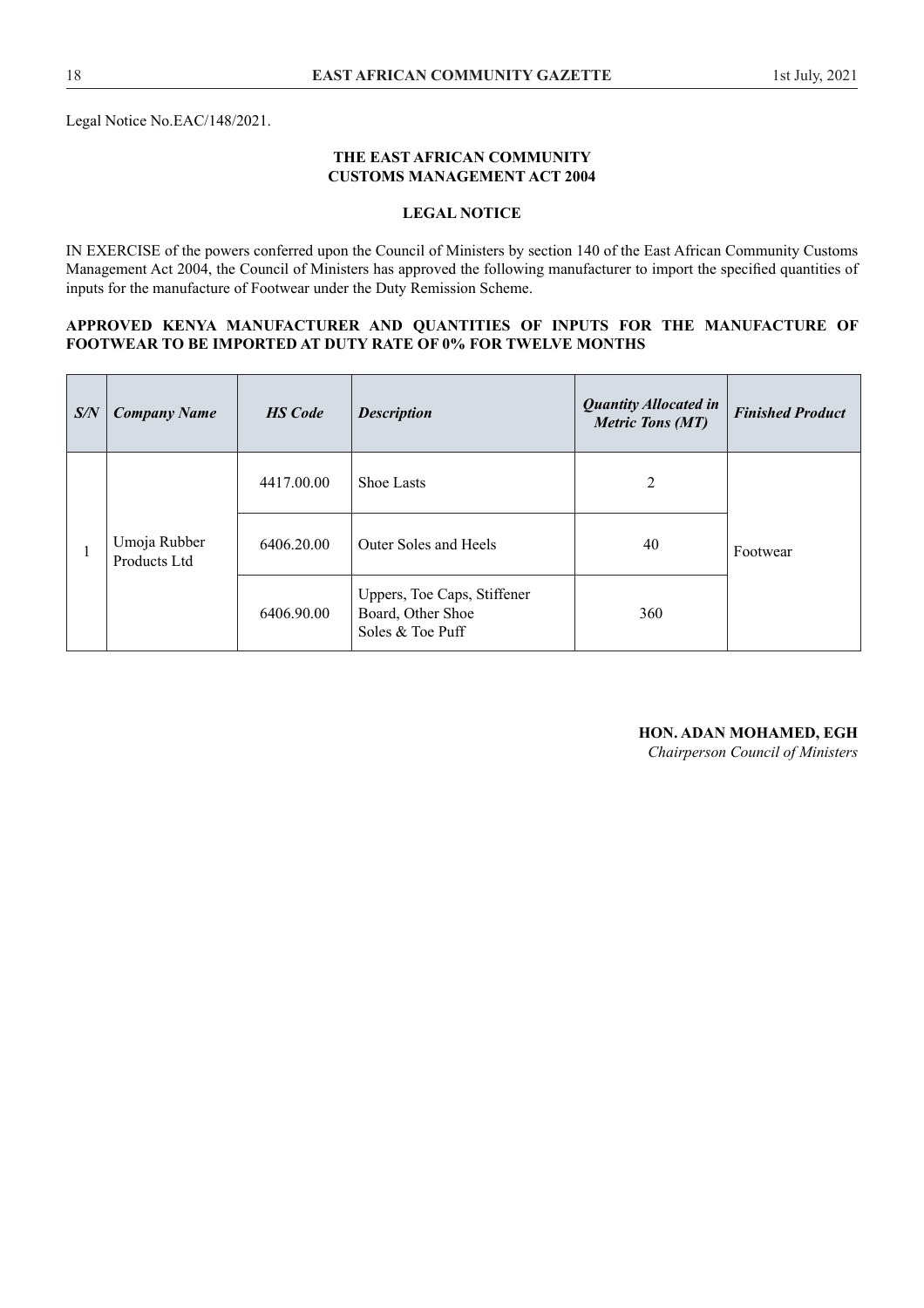Legal Notice No.EAC/149/2021.

# **THE EAST AFRICAN COMMUNITY CUSTOMS MANAGEMENT ACT 2004**

# **LEGAL NOTICE**

IN EXERCISE of the powers conferred upon the Council of Ministers by section 140 of the East African Community Customs Management Act 2004, the Council of Ministers has approved the following manufacturer to import the specifed quantities of inputs for the manufacture of Footwear under the Duty Remission Scheme.

# **APPROVED KENYA MANUFACTURER AND QUANTITIES OF INPUTS FOR THE MANUFACTURE OF FOOTWEAR TO BE IMPORTED AT DUTY RATE OF 0% UP TO 30TH JUNE 2022**

| S/N          | <b>Company Name</b>   | <b>HS</b> Code | <b>Description</b>                                                   | <b>Quantity Allocated in</b><br><b>Metric Tons (MT)</b> | <b>Finished</b><br><b>Product</b> |
|--------------|-----------------------|----------------|----------------------------------------------------------------------|---------------------------------------------------------|-----------------------------------|
|              |                       | 4417.00.00     | <b>Shoe Lasts</b>                                                    | $\overline{2}$                                          |                                   |
|              |                       | 6406.20.00     | <b>Outer Soles and Heels</b>                                         | 40                                                      |                                   |
|              |                       | 6406.90.00     | Uppers, Toe Caps, Stiffener<br>Board, Toe Puff & Other<br>Shoe Laces | 357.5                                                   |                                   |
|              |                       | 5903.10.00     | Laminate Impregnated<br>Cloth                                        | 10                                                      |                                   |
|              |                       | 5602.10.00     | Felt                                                                 | 40                                                      |                                   |
|              |                       | 5208.42.00     | Plain Weave Cotton Fabric                                            | 40                                                      |                                   |
|              |                       | 5208.39.00     | Other Cotton Fabric                                                  | 40                                                      |                                   |
|              |                       | 6001.10.00     | Fabric                                                               | 40                                                      |                                   |
| $\mathbf{1}$ | Lotus Exports Limited | 5402.31.00     | Nylone Thread                                                        | $\mathbf{1}$                                            | Footwear                          |
|              |                       | 3921.13.10     | Memory Foam                                                          | 7                                                       |                                   |
|              |                       | 5807.10.00     | Woven Label                                                          | $\overline{2}$                                          |                                   |
|              |                       | 3824.99.90     | Silica                                                               | $\mathbf{1}$                                            |                                   |
|              |                       | 4819.10.00     | Shoe Boxes                                                           | 50                                                      |                                   |
|              |                       | 3808.94.90     | Micro Pack                                                           | $\mathbf{1}$                                            |                                   |
|              |                       | 4002.19.00     | TPR Compound                                                         | 100                                                     |                                   |
|              |                       | 5804.29.00     | Shoe Laces                                                           | $10\,$                                                  |                                   |
|              |                       | 5806.39.00     | <b>Binding Tape</b>                                                  | 5                                                       |                                   |
|              |                       | 3919.90.90     | Self Adhesive Film                                                   | $20\,$                                                  |                                   |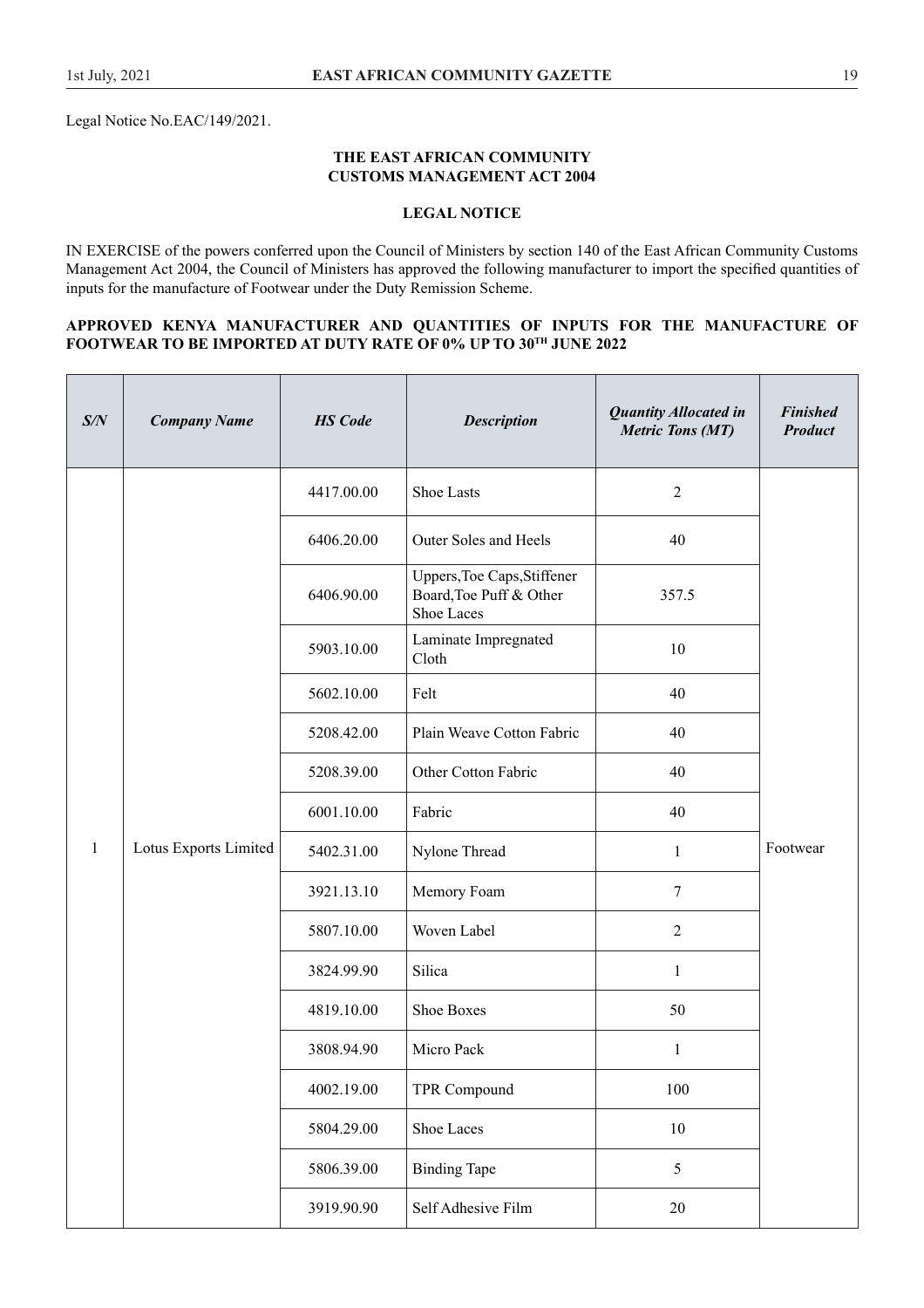| S/N | <b>Company Name</b> | <b>HS</b> Code | <b>Description</b>         | <b>Quantity Allocated in</b><br><b>Metric Tons (MT)</b> | <b>Finished</b><br><b>Product</b> |
|-----|---------------------|----------------|----------------------------|---------------------------------------------------------|-----------------------------------|
|     |                     | 5112.90.00     | Other Cotton Fabric (Wool) | 25                                                      |                                   |
|     |                     | 5806.39.00     | Elastic                    | 5                                                       |                                   |
|     |                     | 5407.10.00     | Poyster Cloth              | 25                                                      |                                   |
|     |                     | 5407.44.00     | Printed Polyster Cloth     | 25                                                      |                                   |
|     |                     | 5903.90.00     | Velcro Hook and Loop       | 2.5                                                     |                                   |
|     |                     | 3926.90.90     | Shoe Decoration(Plastic)   | 2.5                                                     |                                   |
|     |                     | 8308.90.00     | Shoe Decoration(Metal)     | 2.5                                                     |                                   |
|     |                     | 6406.90.00     | Shoe Holders               | $\overline{2}$                                          |                                   |
|     |                     | 5903.90.00     | Fabric with Adhesive Back  | 10                                                      |                                   |

**The sale of the above fnished products shall be subject to the following condition:** 

**In the event that such goods are sold in the EAC Customs Territory, such goods shall attract duties, levies and other charges provided in the EAC Common External Tariff.**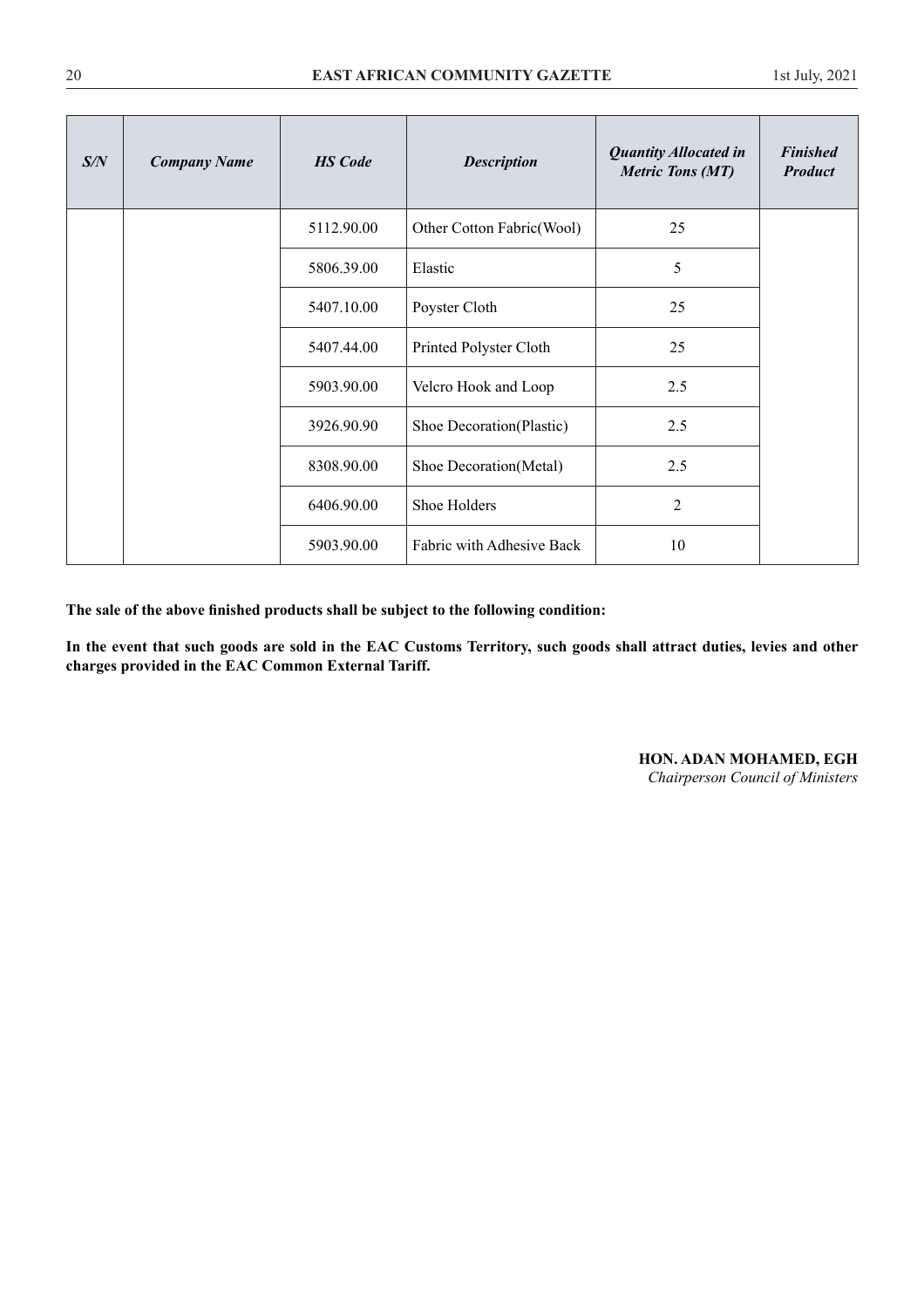Legal Notice No.EAC/150/2021.

# **THE EAST AFRICAN COMMUNITY CUSTOMS MANAGEMENT ACT 2004**

# **LEGAL NOTICE**

IN EXERCISE of the powers conferred upon the Council of Ministers by section 140 of the East African Community Customs Management Act 2004, the Council of Ministers has approved the following manufacturers to import the specifed quantities of inputs for the manufacture of Stone Coated Roofng Tiles under the Duty Remission Scheme.

#### **APPROVED KENYA MANUFACTURERS AND QUANTITIES OF INPUTS FOR THE MANUFACTURE OF STONE COATED ROOFING TILES TO BE IMPORTED AT A DUTY RATE OF 0% UP TO 30TH JUNE, 2022**

| S/N            | <b>Company Name</b>           | <b>HS</b> Code | <b>Description</b>                          | <b>Quantity Allocated</b><br><i>in Metric Tons</i><br>(MT) | <b>Finished</b><br><b>Product</b>    |
|----------------|-------------------------------|----------------|---------------------------------------------|------------------------------------------------------------|--------------------------------------|
| $\mathbf{1}$   |                               | 7210.61.00     | Aluzinc(Aluminium zinc steel coil)          | 3,000                                                      |                                      |
|                | Space and Style<br>Limited    | 2517.49.00     | Stone Chips                                 | 1,050                                                      | <b>Stone Coated</b><br>Roofing Tiles |
|                |                               | 3906.90.00     | Basecoat & Over-glave Acrylic<br>Co-polymer | 650                                                        |                                      |
| $\overline{2}$ | Tile & Carpet Cen-<br>tre Ltd | 2517.49.00     | Geobitec Stone Chips                        | 2,184                                                      |                                      |
|                |                               | 7210.61.00     | Alu-Zinc Coated Steel Coils                 | 5,800                                                      | <b>Stone Coated</b><br>Roofing Tiles |
|                |                               | 3906.90.00     | Acrylic Co-Polymers                         | 1,060                                                      |                                      |

**The sale of the above fnished products shall be subject to the following condition:**

**In the event that such goods are sold in the EAC Customs Territory, such goods shall attract duties, levies and other charges provided in the EAC Common External Tariff.**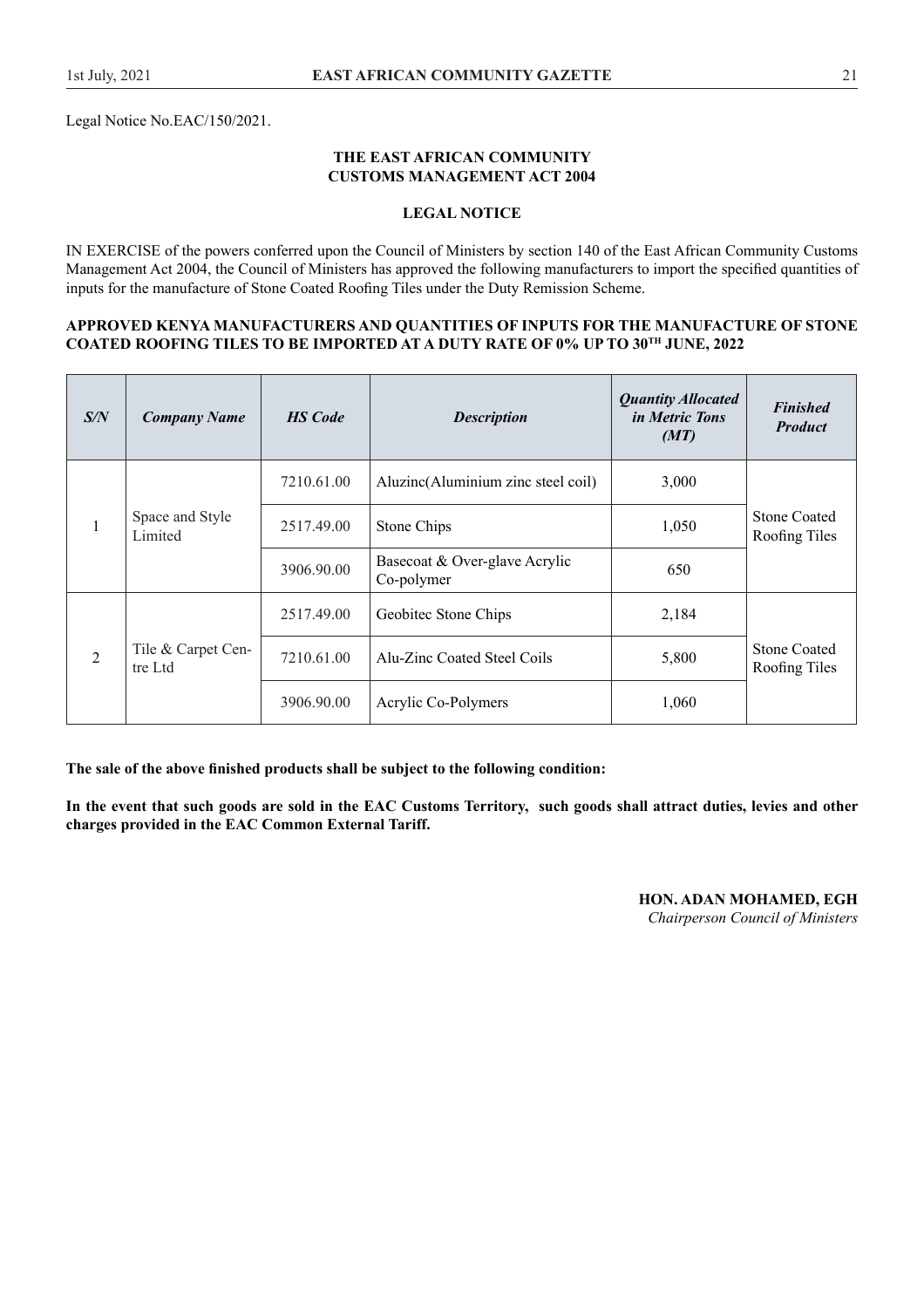Legal Notice No.EAC/151/2021.

# **THE EAST AFRICAN COMMUNITY CUSTOMS MANAGEMENT ACT 2004**

# **LEGAL NOTICE**

IN EXERCISE of the powers conferred upon the Council of Ministers by section 140 of the East African Community Customs Management Act 2004, the Council of Ministers has approved the following manufacturers to import specifed quantities of raw materials for manufacture of goods for export under the Duty Remission Scheme.

## **APPROVED KENYA MANUFACTURERS AND QUANTITIES OF RAW MATERIALS FOR THE MANUFACTURE OF GOODS FOR EXPORT TO BE IMPORTED AT A DUTY RATE OF 0% FOR TWELVE MONTHS**

| S/N            | <b>Company Name</b>                    | <b>HS</b> Code | <b>Description</b>         | <b>Quantity</b><br><b>Allocated</b> in<br><b>Metric Tons</b><br>(MT) | <b>Finished Product</b>     |  |
|----------------|----------------------------------------|----------------|----------------------------|----------------------------------------------------------------------|-----------------------------|--|
|                |                                        | 3920.20.10     | Shrink Wrap Film           | 78                                                                   |                             |  |
|                |                                        | 3921.19.10     | Stretch Film               | 23.5                                                                 |                             |  |
|                |                                        | 3923.29.00     | Aseptic bags               | 110                                                                  |                             |  |
|                |                                        | 4819.10.00     | Trays and Cartons          | 4,800                                                                |                             |  |
|                |                                        | 4821.90.00     | Labels and Cluster Sleeves | 1,180                                                                | Processed<br>Canned Pineap- |  |
| 1              | Del Monte Kenya Ltd                    | 7310.21.00     | Can Cylinders              | 1,500                                                                | ple Products and            |  |
|                |                                        | 8309.90.10     | Easy Open Ends             | 2,500                                                                | Fresh Fruits                |  |
|                |                                        | 8309.90.90     | Standard ends              | 1,600                                                                |                             |  |
|                |                                        | 7310.10.00     | Drums                      | 1,700                                                                |                             |  |
|                |                                        | 3923.21.00     | Polyethylene Bags          | 60                                                                   |                             |  |
|                |                                        | 3920.69.10     | Strappings                 | 4                                                                    |                             |  |
| $\overline{2}$ | Sierra Flora Ltd                       | 4819.10.00     | <b>Corrugated Boxes</b>    | 360                                                                  | Fresh cut flowers           |  |
|                |                                        | 4804.11.00     | Kraft Liner                | 3,000                                                                |                             |  |
| 3              | Mega Pack (K) Ltd                      | 4805.11.00     | Fluting                    | 300                                                                  | Cartons/SFK                 |  |
|                |                                        | 4804.39.00     | White Kraft                | 300                                                                  |                             |  |
|                |                                        | 4819.10.00     | Cartons                    | 196                                                                  |                             |  |
| 4              | Ol-Njorowa Limited                     | 4804.11.00     | Single faced Kraft         | 95                                                                   | Fresh cut flowers           |  |
| 5              | Roseto Ltd                             | 4819.10.00     | <b>Corrugated Boxes</b>    | 360                                                                  | Fresh cut flowers           |  |
| 6              | L.A.B International Ken-<br>ya Limited | 4819.40.00     | Paper Sacks                | 400                                                                  | Tea Paper Sacks             |  |
|                |                                        | 4819.10.00     | <b>Corrugated Boxes</b>    | 1,740                                                                |                             |  |
| 7              | Timaflor Ltd                           | 4804.49.00     | Single faced Kraft         | 700                                                                  | Fresh cut flowers           |  |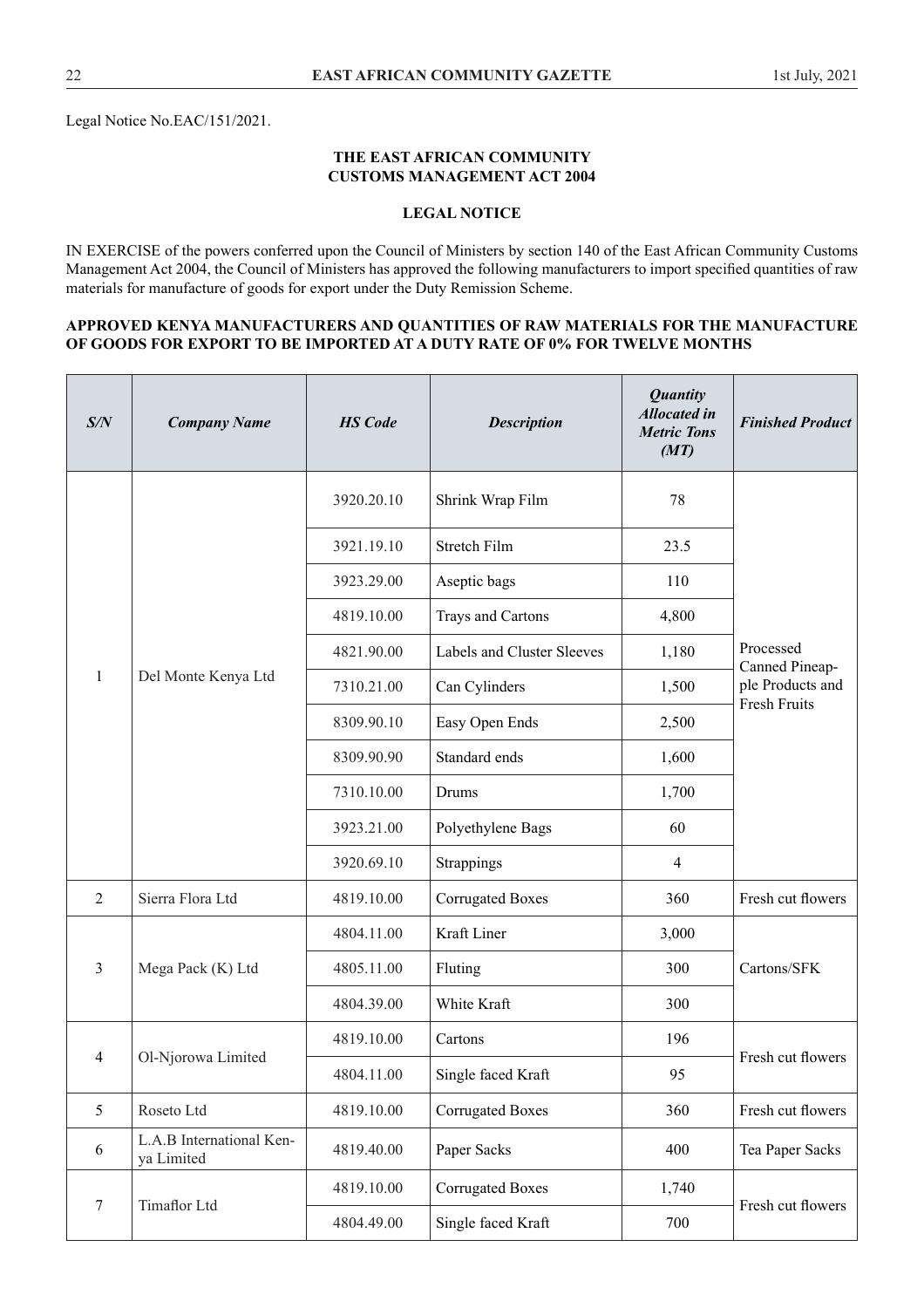| S/N            | <b>Company Name</b>                      | <b>HS</b> Code | <b>Description</b>                                            | <b>Quantity</b><br><b>Allocated</b> in<br><b>Metric Tons</b><br>(MT) | <b>Finished Product</b>   |
|----------------|------------------------------------------|----------------|---------------------------------------------------------------|----------------------------------------------------------------------|---------------------------|
| $8\,$          | Frigoken Limited                         | 7010.90.00     | <b>Sterilized Glass Jars</b>                                  | 10,000                                                               | Processed French<br>Beans |
| $\overline{9}$ | Nini Limited                             | 4819.10.00     | <b>Standard Flower Boxes</b>                                  | 350                                                                  | Fresh cut flowers         |
|                |                                          | 4804.11.00     | Kraft                                                         | 3,000                                                                |                           |
|                |                                          | 4805.19.00     | Fluting                                                       | 2,000                                                                |                           |
|                |                                          | 4804.39.00     | White Kraft                                                   | 50                                                                   |                           |
| 10             | Prime Cartons Limited                    | 4805.25.00     | White top Testliner                                           | 50                                                                   | Cartons                   |
|                |                                          | 1108.12.00     | Corn Starch                                                   | 50                                                                   |                           |
|                |                                          | 4804.41.00     | Other Kraft                                                   | 600                                                                  |                           |
|                |                                          | 4804.21.00     | Kraft Paper                                                   | 4,800                                                                |                           |
| 11             | Bags & Balers Manufac-<br>turers (K) Ltd | 7607.20.10     | Laminate Sack Kraft Paper                                     | 1,400                                                                | Paper Sacks               |
|                |                                          | 4804.11.00     | Kraft Liner                                                   | 150                                                                  |                           |
|                | Isinya Roses Limited                     | 4819.10.00     | Cartons                                                       | 345                                                                  |                           |
| 12             |                                          | 4804.11.00     | Single Faced Kraft                                            | 145                                                                  | Fresh cut flowers         |
|                | Xpressions Flora Limited                 | 4819.10.00     | <b>Corrugated Boxes</b>                                       | 190                                                                  |                           |
| 13             |                                          | 4804.11.00     | Single Faced Kraft                                            | 50                                                                   | Fresh cut flowers         |
|                | Sojanmi Springfields                     | 4819.10.00     | <b>Corrugated Boxes</b>                                       | 360                                                                  |                           |
| 14             | Limited                                  | 4804.11.00     | Single Faced Kraft                                            | 50                                                                   | Fresh cut flowers         |
|                |                                          | 4805.11.00     | <b>Fluting Paper</b>                                          | 500                                                                  | Cartons                   |
|                |                                          | 4804.11.00     | Kraft Liner                                                   | 550                                                                  | Cartons/SFK               |
|                |                                          | 4805.91.00     | Uncoated/Bleached/Plaster<br>Paper Board / White Top<br>Liner | 1,000                                                                |                           |
| 15             | Pressmaster Africa<br>Limited            | 4805.92.00     | Uncoated/Bleached/Plaster<br>Paper Board / White Top<br>Liner | 1,000                                                                | Cartons                   |
|                |                                          | 4806.20.00     | Grease Proof Paper                                            | 60                                                                   | Cake Cases                |
|                |                                          | 4802.54.00     | MG Poster Paper                                               | 90                                                                   | <b>Tissue Wrappers</b>    |
|                | 4802.55.00                               |                | Woodfree Paper                                                | 110                                                                  |                           |
|                |                                          | 4802.57.00     | Woodfree Paper                                                | 110                                                                  | Leaflets                  |
|                |                                          | 4805.19.00     | <b>Fluting Paper</b>                                          | 350                                                                  | Cartons                   |